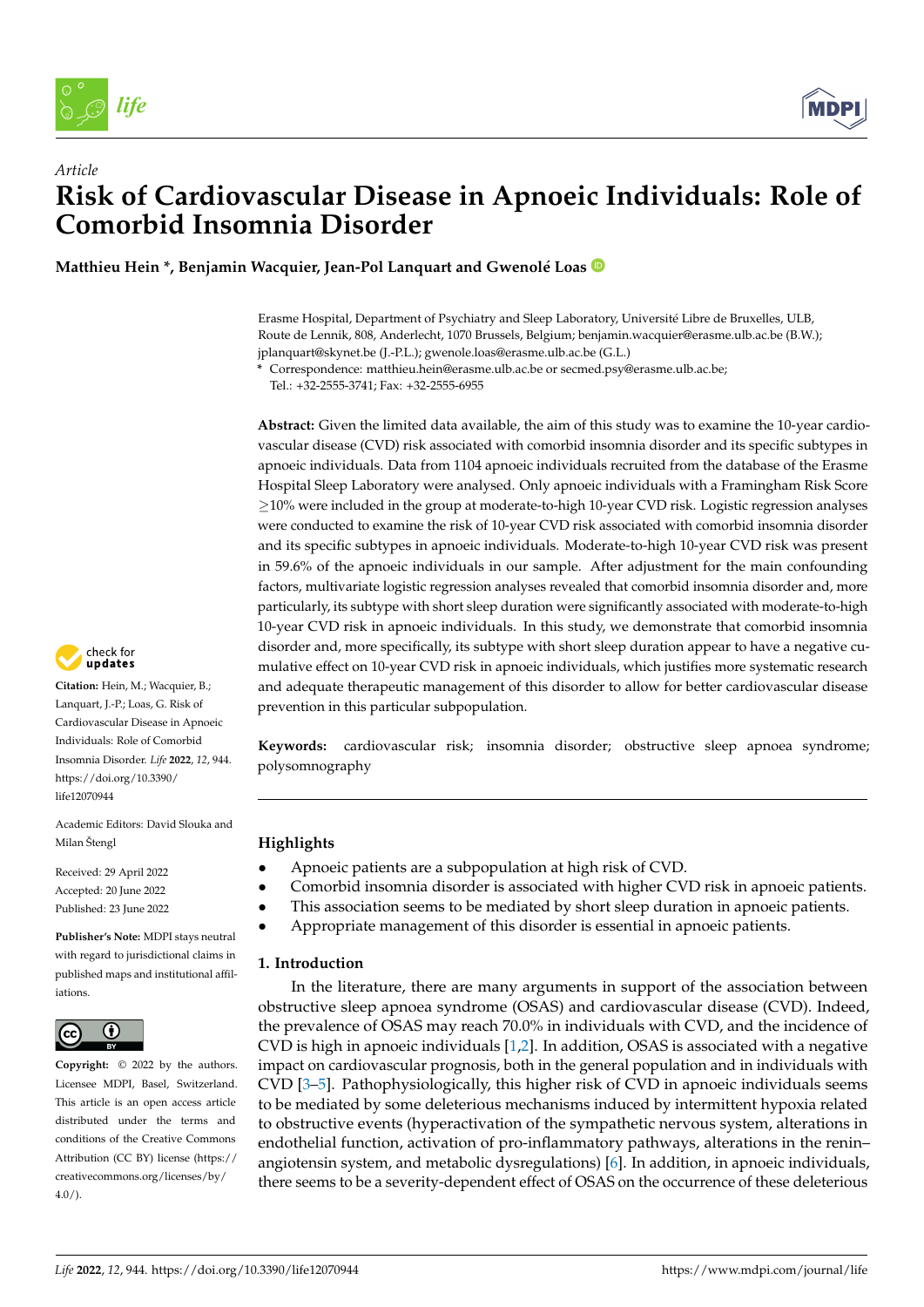mechanisms induced by intermittent hypoxia [\[7\]](#page-11-5). However, despite a potential beneficial effect of OSAS treatments on these pathophysiological mechanisms that negatively impact cardiovascular prognosis [\[8\]](#page-11-6), OSAS treatments have been shown to have only a limited effect on reducing cardiovascular risk in apnoeic individuals [\[9](#page-11-7)[,10\]](#page-11-8). Thus, it seems necessary to carry out additional investigations in order to identify the potential cofactors involved in this higher risk of CVD in apnoeic individuals.

In apnoeic individuals, insomnia disorder is a frequent comorbidity [\[11\]](#page-11-9), since its prevalence is estimated at 38.0% in this particular subpopulation [\[12\]](#page-12-0). However, similar to OSAS [\[13\]](#page-12-1), there seems to be a special relationship between insomnia disorder and CVD. Indeed, insomnia disorder is a frequent comorbidity in individuals with CVD, and the prevalence of CVD is not negligible in individuals with insomnia disorder [\[14,](#page-12-2)[15\]](#page-12-3). In addition, insomnia disorder appears to promote higher cardiovascular morbidity and mortality both in the general population and in individuals with CVD [\[16\]](#page-12-4). Nevertheless, this negative impact of insomnia disorder on cardiovascular prognosis seems to be only associated with some specific subtypes of this disorder [\[17\]](#page-12-5). Indeed, some studies have shown that insomnia sufferers with short sleep duration presented a higher risk of CVD than those without short sleep duration [\[17\]](#page-12-5). However, despite this high prevalence of comorbid insomnia disorder in apnoeic individuals, and its potential involvement in the occurrence of CVD, the potential role played by this disorder and its specific subtypes in the 10-year CVD risk has been poorly studied in this particular subpopulation [\[18\]](#page-12-6). Indeed, most of the studies available in the literature have mainly investigated the impact of comorbid insomnia disorder on the occurrence of some conventional cardiovascular risk factors and some specific CVD in apnoeic individuals [\[19–](#page-12-7)[21\]](#page-12-8). Thus, given the limited data available in the literature, it could be interesting to study the 10-year CVD risk associated with comorbid insomnia disorder and its specific subtypes in apnoeic individuals in order to better understand the poor cardiovascular prognosis of this particular subpopulation.

The aim of this study was, therefore, to empirically investigate the 10-year CVD risk associated with comorbid insomnia disorder and its specific subtypes in apnoeic individuals. Our hypothesis was that comorbid insomnia disorder and, more specifically, its subtype with short sleep duration are associated with higher 10-year CVD risk in apnoeic individuals. The objective of this approach was to provide healthcare professionals caring for apnoeic individuals with reliable data regarding the 10-year CVD risk associated with comorbid insomnia disorder and its specific subtypes in order to allow the development of more targeted cardiovascular prevention strategies in this particular subpopulation.

## **2. Materials and Methods**

## *2.1. Population*

A total of 1104 apnoeic individuals were recruited from the clinical database of the Erasme Hospital Sleep Laboratory, which contains demographic and polysomnographic data from individuals who performed a polysomnographic recording between 2002 and 2019. The inclusion and exclusion criteria applied for the recruitment of these 1104 apnoeic individuals are available in Table [1](#page-2-0) [\[22\]](#page-12-9). In this study, we included only apnoeic individuals because our objective was to focus on this particular subpopulation, in which the occurrence of comorbid insomnia disorder may negatively impact the cardiovascular prognosis [\[18\]](#page-12-6). Finally, the detailed description of the outpatient recruitment procedure for the apnoeic patients included in this study is available in Supplementary Materials—Section S1 [\[23\]](#page-12-10).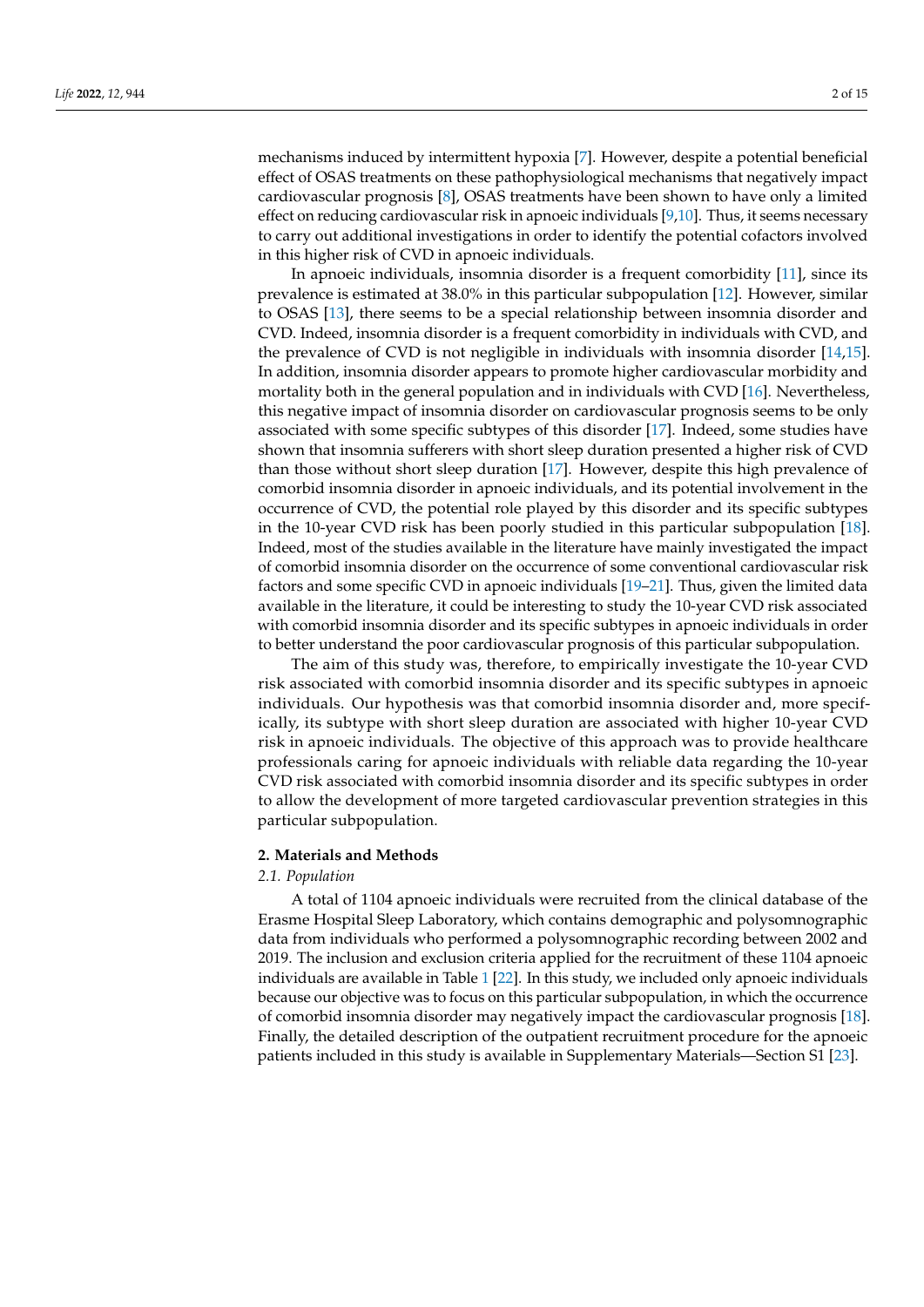| <b>Inclusion Criteria</b>                                                                                                    | <b>Exclusion Criteria</b>                                                                                                                                                                                                                                                                                                         |  |  |  |
|------------------------------------------------------------------------------------------------------------------------------|-----------------------------------------------------------------------------------------------------------------------------------------------------------------------------------------------------------------------------------------------------------------------------------------------------------------------------------|--|--|--|
| Age $\geq$ 40 years                                                                                                          | Severe psychiatric disorder<br>Psychotic disorder<br>Bipolar disorder<br>Current or past substance abuse                                                                                                                                                                                                                          |  |  |  |
| OSAS according to the diagnostic criteria of the<br>American Academy of Sleep Medicine [22]                                  | Uncontrolled somatic disorder<br>Chronic hepatic disorder<br>Chronic pancreatic disorder<br>Chronic pulmonary disorder<br>Chronic cardiovascular disorder<br>Chronic renal disorder<br>Autoimmune disorder<br>Infectious or inflammatory disorder<br>Disorder altering the activity of the<br>hypothalamic-pituitary-adrenal axis |  |  |  |
| Absence of previous CVD<br>Coronary heart disease<br>Cerebrovascular disease<br>Peripheral arterial disease<br>Heart failure | Sleep disorder<br>Central hypersomnia<br>Parasomnia<br>Predominantly central sleep apnoea<br>syndrome<br>OSAS being treated before the sleep<br>examination                                                                                                                                                                       |  |  |  |
|                                                                                                                              | Lesions or malformations<br>Current or past cranial trauma<br>Current or past central nervous system<br>lesions involving the respiratory centres<br>Craniofacial or thoracic cavity<br>malformations<br>Pregnancy                                                                                                                |  |  |  |

<span id="page-2-0"></span>**Table 1.** Inclusion and exclusion criteria.

CVD = cardiovascular disease, OSAS = obstructive sleep apnoea syndrome.

#### *2.2. Method*

## 2.2.1. Medical and Psychiatric Assessment of Participants

During their admission to the Sleep Laboratory, all apnoeic individuals included in this study benefited from a medical interview and a somatic check-up (including blood test, electrocardiogram, daytime electroencephalogram, and urine analysis) in order to allow a systematic diagnosis of their potential somatic comorbidities. Following this comprehensive somatic assessment, a systematic diagnosis of conventional cardiovascular risk factors (type 2 diabetes (American Diabetes Association diagnostic criteria), hypertension (World Health Organization diagnostic criteria), dyslipidemia (International Diabetes Federation diagnostic criteria), and cardiovascular comorbidities) was performed for all apnoeic individuals included in this study (a detailed description of the diagnostic criteria used is available in Supplementary Materials—Section S2) [\[24–](#page-12-11)[27\]](#page-12-12).

Based on these different elements collected during this systematic somatic assessment, the Framingham Risk Score was used to estimate the 10-year risk of manifesting clinical CVD (cardiovascular mortality, coronary heart disease, cerebrovascular disease, peripheral arterial disease, or heart failure) in apnoeic individuals included in this study [\[28\]](#page-12-13). The prediction model of the Framingham Risk Score integrates age, sex, smoking status, systolic blood pressure, taking antihypertensive medication, total-cholesterol levels, HDLcholesterol levels, and diabetes status [\[28\]](#page-12-13). A Framingham Risk Score <10% indicates a low 10-year CVD risk, whereas a Framingham Risk Score  $\geq$ 10% indicates a moderate-to-high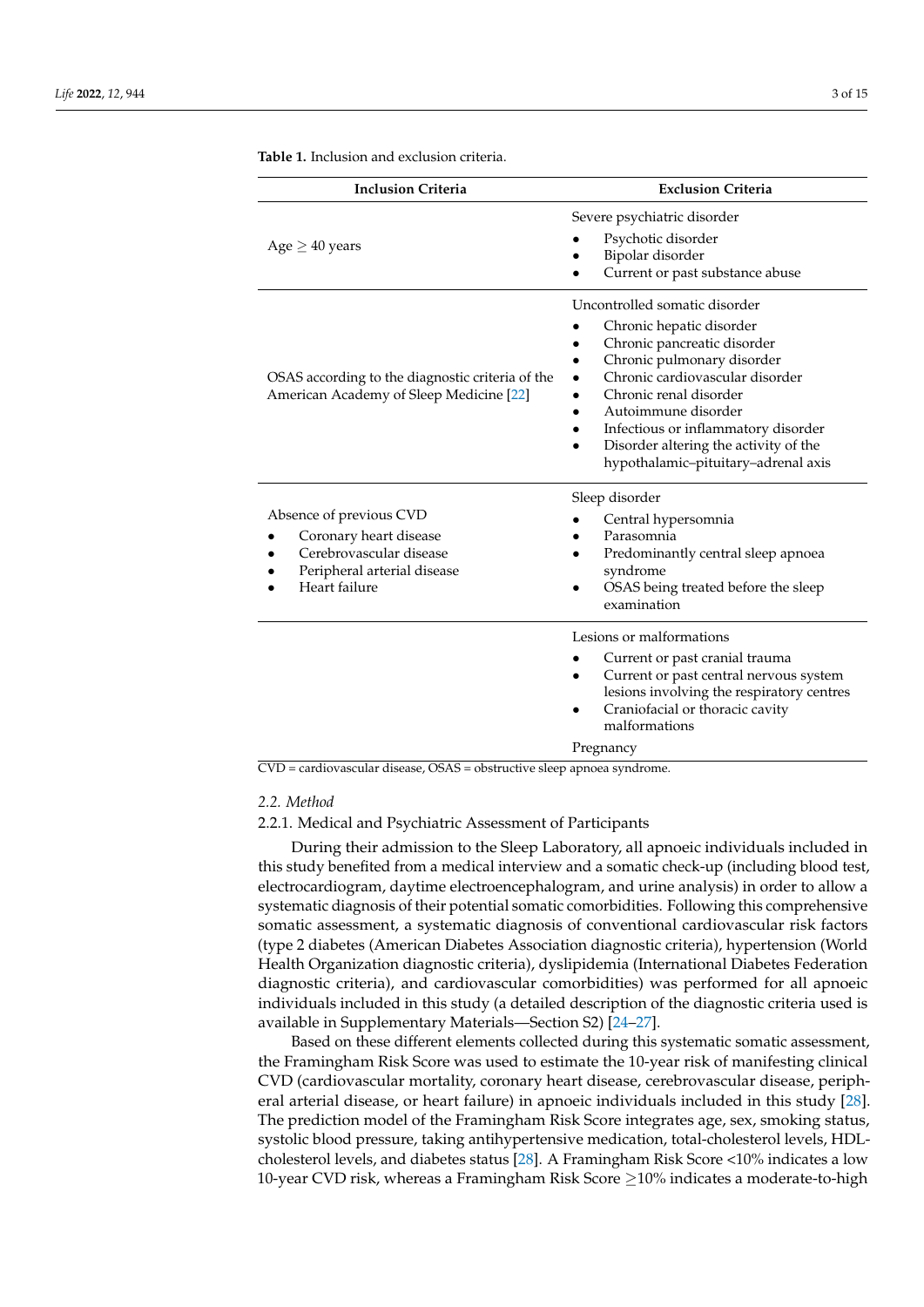10-year CVD risk [\[28\]](#page-12-13). Finally, the Framingham Risk Score is a cardiovascular risk score frequently used in the subpopulation of apnoeic individuals [\[18](#page-12-6)[,29,](#page-12-14)[30\]](#page-12-15).

After this comprehensive somatic assessment, all apnoeic individuals included in this study benefited from a systematic psychiatric evaluation by a unit psychiatrist to diagnose their potential psychiatric comorbidities according to the diagnostic criteria of the DSM-IV-TR (before 2013) or DSM 5 (after 2013) [\[31](#page-12-16)[,32\]](#page-12-17).

Finally, all apnoeic individuals included in this study completed a series of selfquestionnaires during their admission to the Sleep Laboratory to allow a first assessment of their subjective complaints of depression (Beck Depression Inventory (reduced to 13 items)), insomnia (Insomnia Severity Index), and daytime sleepiness (Epworth Sleepiness Scale) (a detailed description is available in Supplementary Materials—Section S3) [\[27\]](#page-12-12).

## 2.2.2. Sleep Evaluation and Study

During their admission to the Sleep Laboratory, all apnoeic individuals included in this study benefited from a specific sleep interview by a unit psychiatrist to allow a systematic assessment of their sleep-related complaints, including sleeping habits, symptoms of insomnia disorders, symptoms of sleep-related breathing disorders, symptoms of central hypersomnia, symptoms of circadian rhythm sleep–wake disorders, symptoms of parasomnias, symptoms of restless leg syndrome (RLS), and abnormal nocturnal movements (such as periodic limb movements during sleep (PLMs)).

The participants benefited from a polysomnographic recording from which the data were collected for the analyses. These polysomnographic recordings performed in the Sleep Laboratory (accredited by the Belgian National Institute for Health and Disability Insurance for the diagnosis and treatment of OSAS) meet the recommendations of the American Academy of Sleep Medicine [\[33\]](#page-12-18). The detailed description of the stay conditions at the Sleep Laboratory and the applied polysomnography-montage are available in Supplementary Materials—Section S4 [\[23](#page-12-10)[,27\]](#page-12-12). Finally, under the supervision of certified somnologists, these polysomnographic recordings were visually scored by specialised technicians according to the criteria of the American Academy of Sleep Medicine [\[34](#page-12-19)[,35\]](#page-13-0).

Through these different steps, all apnoeic individuals included in this study benefited from an assessment of their OSAS severity—mild (apnoea–hypopnoea index ≥5/hour and <15/hour), moderate (obstructive apnoea–hypopnoea index ≥15/hour and <30/hour), and severe (obstructive apnoea–hypopnoea index  $\geq$ 30/hour), and a systematic diagnosis of their potential comorbid sleep disorder—moderate-to-severe PLMs (PLMs index was ≥15/hour), RLS (International Restless Legs Syndrome Study Group diagnostic criteria), insomnia disorder (American Academy of Sleep Medicine Work Group diagnostic criteria), and short sleep duration  $(< 6 h)$  [\[36–](#page-13-1)[40\]](#page-13-2).

#### *2.3. Statistical Analyses*

Statistical analyses were performed using Stata 14. The normal distribution of the data was verified using histograms, boxplots, and quantile-quantile plots, and the equality of variances was checked using Levene's test.

We divided our sample of apnoeic individuals into a control group at low 10-year CVD risk and a patient group at moderate-to-high 10-year CVD risk. Only apnoeic individuals with a Framingham Risk Score  $\geq$ 10% were included in the patient group at moderate-tohigh 10-year CVD risk [\[28\]](#page-12-13).

Given the asymmetric distribution of most continuous variables, non-parametric tests (Wilcoxon test) based on the medians (P25–P75) were used to demonstrate significant differences between the different groups of apnoeic individuals. Regarding categorical variables, percentages were used for descriptive analyses, and Chi<sup>2</sup> tests were used for comparative analyses.

Univariate logistic regression models were used to study the 10-year CVD risk associated with comorbid insomnia complaints (categorised: no, short sleep duration alone, comorbid insomnia disorder), comorbid insomnia subtypes (categorised: no, short sleep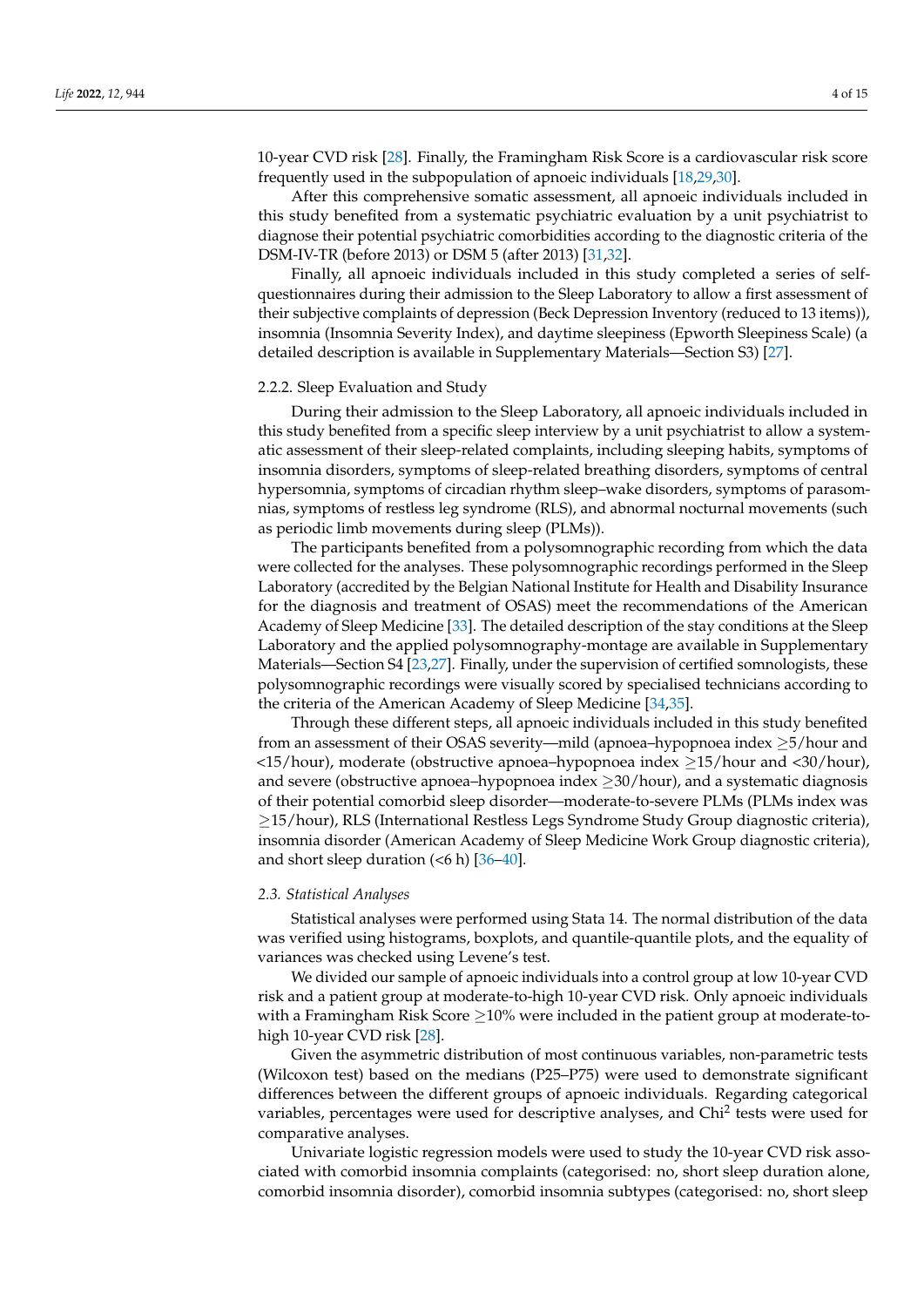duration alone, comorbid insomnia disorder without short sleep duration, comorbid insomnia disorder with short sleep duration), and the potential confounding factors (detailed description available in Supplementary Materials—Section S5).

In the multivariate logistic regression models, the 10-year CVD risk associated with comorbid insomnia complaints and comorbid insomnia subtypes was only adjusted for significant confounding factors during the univariate analyses. The adequacy of these different models was verified by the Hosmer and Lemeshow test, whereas the specificity of the model was verified by the Link test.

The results were considered significant when the *p*-value was <0.05.

## **3. Results**

## *3.1. Polysomnographic Data*

Compared to those with low 10-year CVD risk, apnoeic individuals with moderate-tohigh 10-year CVD risk showed:

- Reductions in sleep efficiency, sleep period time, total sleep time, % slow-wave sleep, and % REM sleep (Table [2\)](#page-4-0).
- Increases in % stage 1, % wake after sleep onset, micro-arousal index, obstructive apnoea–hypopnoea index, oxygen desaturation index, total time under 90% of Sao2, and PLMs index (Table [2\)](#page-4-0).

<span id="page-4-0"></span>**Table 2.** Polysomnographic data (*n* = 1104).

|                                    | Whole<br>Sample<br>$(n = 1104)$ | <b>Subjects with Low</b><br>10-Year CVD Risk<br>$(n = 446)$ | Subjects with<br>Moderate-to-High<br>10-Year CVD Risk<br>$(n = 658)$ | <i>p</i> -Value      |
|------------------------------------|---------------------------------|-------------------------------------------------------------|----------------------------------------------------------------------|----------------------|
| Sleep latency (min)                | $25.0(12.7-50.5)$               | $23.2(12.0-49.0)$                                           | $26.6(13.0 - 52.0)$                                                  | 0.154                |
| Sleep efficiency (%)               | 77.0 (67.4–83.9)                | 79.4 (71.1–85.8)                                            | 75.0 (64.9-82.8)                                                     | < 0.001              |
| Sleep period time (min)            | 452.5 (414.4–485.3)             | 457.8 (422.0–492.0)                                         | 451.0 (407.0-482.0)                                                  | 0.005                |
| Total sleep time (min)             | 379.0 (332.8-422.3)             | 396.2 (348.7-430.7)                                         | 368.0 (321.0-413.3)                                                  | < 0.001              |
| $%$ stage 1                        | $9.0(6.0-13.0)$                 | $8.0(5.8-11.8)$                                             | $9.3(6.8-13.8)$                                                      | < 0.001              |
| $%$ stage 2                        | $54.0(47.1 - 60.0)$             | 54.0 (48.0–59.6)                                            | $54.0(46.0 - 60.0)$                                                  | 0.347                |
| % slow-wave sleep                  | $1.8(0.0 - 7.0)$                | $3.5(0.4 - 9.0)$                                            | $1.0(0.0-5.3)$                                                       | < 0.001              |
| % REM sleep                        | $15.2(11.0-19.7)$               | $16.2(12.4 - 20.3)$                                         | $14.9(10.0-19.0)$                                                    | < 0.001              |
| REM latency (min)                  | $83.5(59.0-124.0)$              | 85.0 (61.0–121.3)                                           | $81.5(57.5-129.0)$                                                   | 0.631                |
| % wake after sleep onset           | $14.6(8.8-23.0)$                | $12.9(7.8-19.5)$                                            | $15.4(9.8-24.1)$                                                     | < 0.001              |
| Number of awakenings               | $35(24 - 52)$                   | $34(23-49)$                                                 | $36(25-53)$                                                          | 0.169                |
| Micro-arousal index                | $17(11-31)$                     | $15(10-23)$                                                 | $19(12 - 32)$                                                        | < 0.001              |
| Apnoea-hypopnoea index             | $14(8-30)$                      | $12(7-22)$                                                  | $17(9-35)$                                                           | < 0.001              |
| Oxygen desaturation index          | $5(2-14)$                       | $4(1-8)$                                                    | $6(2-18)$                                                            | < 0.001              |
| Total time under 90% of SaO2 (min) | $14.6(1.7-69.0)$                | $6.0(0.5-32.5)$<br>$21.5(3.5-96.0)$                         |                                                                      | < 0.001              |
| PLMs index                         | $2(0-11)$                       | $1(0-8)$                                                    | $3(0-14)$                                                            |                      |
|                                    | Median (P25–P75)                | Median (P25-P75)                                            | Median (P25-P75)                                                     | <b>Wilcoxon Test</b> |

CVD = cardiovascular disease, OSAS = obstructive sleep apnoea syndrome, PLMs = periodic limb movements during sleep, REM = rapid eye movement.

There were no significant differences between the two groups for sleep latency, % stage 2, REM latency, or number of awakenings (Table [2\)](#page-4-0).

## *3.2. Demographic Data*

Moderate-to-high 10-year CVD risk was present in 59.6% (*n* = 658) of apnoeic indi-viduals from our sample (Table [3\)](#page-6-0). Male sex, body mass index  $\geq$ 25 and <30 kg/m<sup>2</sup>, body mass index  ${\geq}30$  kg/m $^2$ , age  ${\geq}54$  years, smoking, alcohol consumption, moderate-to-severe OSAS, RLS alone or combined with PLMs, short sleep duration alone, comorbid insomnia disorder, type 2 diabetes, untreated hypertension, controlled hypertension, uncontrolled hypertension, dyslipidaemia without statin therapy, dyslipidaemia with statin therapy, cardiovascular comorbidities, aspirin therapy, and CRP levels  $\geq 1$  mg/L were more frequent in apnoeic individuals with moderate-to-high 10-year CVD risk than in those with low 10-year CVD risk (Table [3\)](#page-6-0). In addition, apnoeic individuals with moderate-to-high 10-year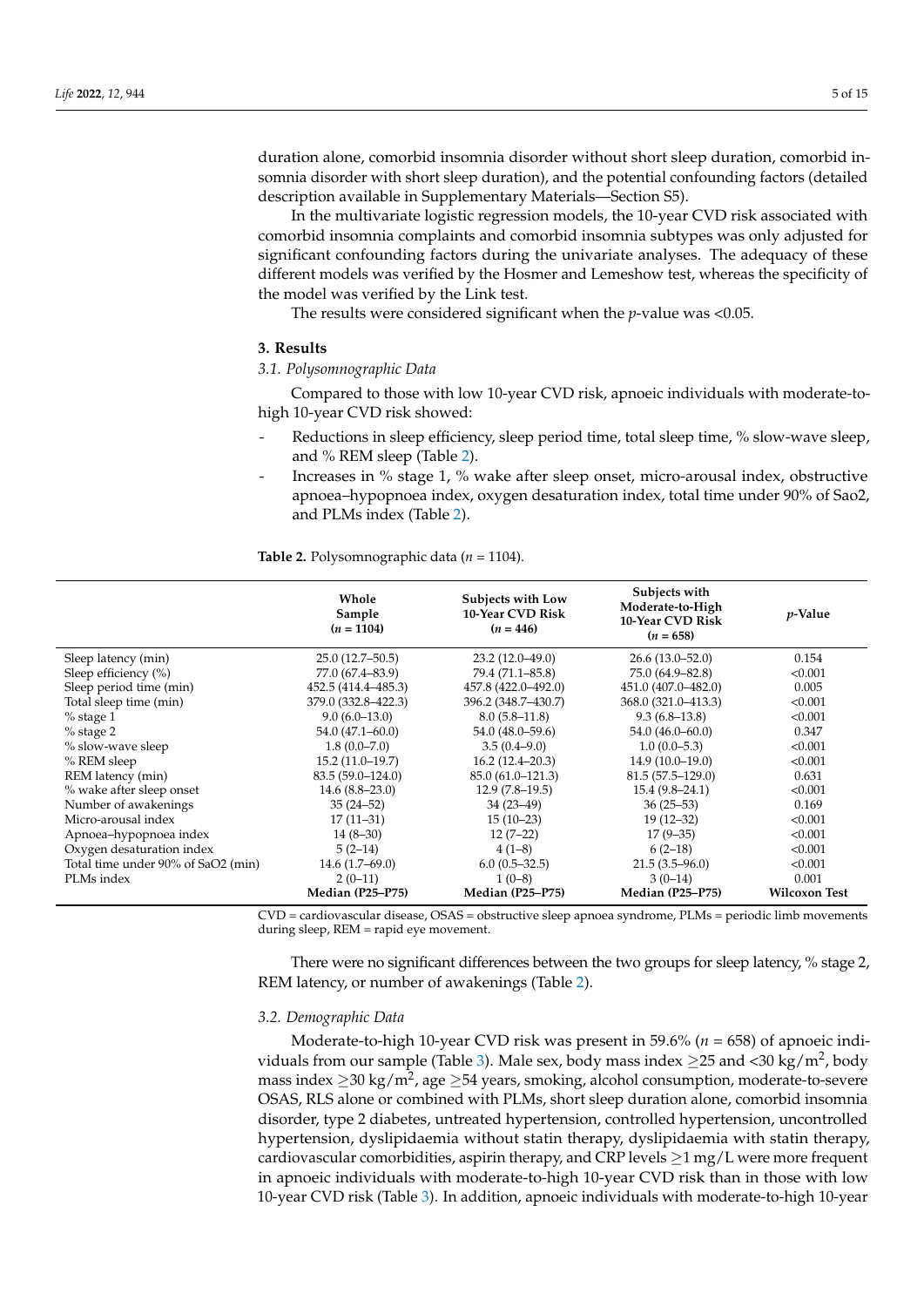CVD risk had higher body mass index, age, and CRP levels than those with low 10-year CVD risk (Table [3\)](#page-6-0). There were no significant differences between the two groups for snoring, excessive daytime sleepiness, depression status, Epworth Sleepiness Scale scores, Beck Depression Inventory scores, and Insomnia Severity Index scores (Table [3\)](#page-6-0). Finally, in apnoeic individuals, comorbid insomnia disorder was very frequent, since its prevalence was 40.0% in this particular subpopulation (Table [3\)](#page-6-0).

**Table 3.** Sample description ( $n = 1104$ ).

| Variables            | Categories                                | $\%$     | <b>Subjects with Low</b><br>10-Year CVD Risk | Subjects with<br>Moderate-to-High<br>10-Year CVD Risk | $p$ -ValueChi <sup>2</sup> |  |
|----------------------|-------------------------------------------|----------|----------------------------------------------|-------------------------------------------------------|----------------------------|--|
|                      | Female ( $n = 263$ )                      | 23.8%    | 65.0%                                        | $35.0\%$                                              |                            |  |
| Gender               | Male $(n = 841)$                          | 76.2%    | 32.7%                                        | 67.3%                                                 | < 0.001                    |  |
|                      | $<$ 25 ( <i>n</i> = 194)                  | 17.6%    | 55.7%                                        | 44.3%                                                 |                            |  |
| BMI $(kg/m^2)$       | $\geq$ 25 and <30 ( <i>n</i> = 432)       | 39.1%    | 39.8%                                        | 60.2%                                                 | < 0.001                    |  |
|                      | $>$ 30 ( <i>n</i> = 478)                  | 43.3%    | 34.7%                                        | 65.3%                                                 |                            |  |
|                      | $<54 (n = 535)$                           | 48.5%    | 57.4%                                        | 42.6%                                                 |                            |  |
| Age (years)          | $>54 (n = 569)$                           | $51.5\%$ | 24.4%                                        | 75.6%                                                 | < 0.001                    |  |
|                      | No $(n = 900)$                            | 81.5%    | 45.8%                                        | 54.2%                                                 |                            |  |
| Smoking              | Yes $(n = 204)$                           | 18.5%    | 16.7%                                        | 83.3%                                                 | < 0.001                    |  |
|                      | No $(n = 725)$                            | 65.7%    | 42.6%                                        | 57.4%                                                 |                            |  |
| Alcohol              | Yes $(n = 379)$                           | 34.3%    | 36.2%                                        | 63.8%                                                 | 0.037                      |  |
|                      | Non $(n = 173)$                           | 15.7%    | 38.7%                                        | 61.3%                                                 |                            |  |
| Snoring              | Yes $(n = 931)$                           | 84.3%    | 40.7%                                        | 59.3%                                                 | 0.626                      |  |
|                      | Mild ( $n = 559$ )                        | 50.6%    | 49.4%                                        | 50.6%                                                 |                            |  |
| <b>OSAS</b> severity | Moderate ( $n = 269$ )                    | 24.4%    | 35.7%                                        | 64.3%                                                 | < 0.001                    |  |
|                      | Severe $(n = 276)$                        | 25.0%    | 26.8%                                        | 73.2%                                                 |                            |  |
|                      | No $(n = 861)$                            |          |                                              |                                                       |                            |  |
|                      | Moderate-to-severe PLMs alone             | 78.0%    | 42.6%                                        | 57.4%                                                 |                            |  |
| Sleep movement       | $(n = 70)$                                | 6.3%     | 38.6%                                        | 61.4%                                                 | 0.008                      |  |
| disorders            | RLS alone or combined with                | 15.7%    | 30.1%                                        | 69.9%                                                 |                            |  |
|                      | PLMs $(n = 173)$<br>No $(n = 441)$        |          |                                              |                                                       |                            |  |
|                      | Short sleep duration alone                | 39.9%    | 46.0%                                        | 54.0%                                                 |                            |  |
| Comorbid insomnia    | $(n = 221)$                               | 20.1%    | 32.1%                                        | 67.9%                                                 | 0.002                      |  |
| complaints           | Comorbid insomnia disorder<br>$(n = 442)$ | 40.0%    | 38.9%                                        | 61.1%                                                 |                            |  |
| Excessive daytime    | No $(n = 649)$                            | 58.8%    | 38.4%                                        | 61.6%                                                 |                            |  |
| sleepiness           | Yes $(n = 455)$                           | 41.2%    | 43.3%                                        | 56.7%                                                 | 0.100                      |  |
|                      | No $(n = 890)$                            | 80.6%    | 48.1%                                        | $51.9\%$                                              |                            |  |
| Type 2 diabetes      | Yes $(n = 214)$                           | 19.4%    | 8.4%                                         | 91.6%                                                 | < 0.001                    |  |
|                      | No $(n = 496)$                            | 44.9%    | 60.1%                                        | 39.9%                                                 |                            |  |
|                      | Untreated ( $n = 169$ )                   | 15.3%    | 29.6%                                        | 70.4%                                                 |                            |  |
| Hypertension         | Controlled ( $n = 301$ )                  | 27.3%    | 28.6%                                        | 71.4%                                                 | < 0.001                    |  |
|                      | Uncontrolled ( $n = 138$ )                | 12.5%    | 8.7%                                         | 91.3%                                                 |                            |  |
|                      | No $(n = 460)$                            | 41.7%    | 56.1%                                        | 43.9%                                                 |                            |  |
| Dyslipidaemia        | Without statin therapy ( $n = 366$ )      | 33.1%    | 32.2%                                        | 67.8%                                                 | < 0.001                    |  |
|                      | With statin therapy ( $n = 278$ )         | 25.2%    | 25.2%                                        | 74.8%                                                 |                            |  |
| Cardiovascular       | No $(n = 945)$                            | $85.6\%$ | 42.3%                                        | 57.7%                                                 |                            |  |
| comorbidities        | Yes $(n = 159)$                           | 14.4%    | 28.9%                                        | $71.1\%$                                              | 0.001                      |  |
|                      | No $(n = 913)$                            | 82.7%    | 45.1%                                        | 54.9%                                                 |                            |  |
| Aspirin therapy      | Yes $(n = 191)$                           | 17.3%    | $17.8\%$                                     | 82.2%                                                 | < 0.001                    |  |
|                      | $-1(n = 294)$                             | 26.6%    | 49.3%                                        | 50.7%                                                 |                            |  |
| $CRP$ (mg/L)         | $>1 (n = 810)$                            | 73.4%    | 37.2%                                        | 62.8%                                                 | < 0.001                    |  |
|                      | No $(n = 649)$                            | $58.8\%$ | 39.8%                                        | 60.2%                                                 |                            |  |
| Depression           | Remitted ( $n = 208$ )                    | 18.8%    | 44.7%                                        | 55.3%                                                 | 0.349                      |  |
|                      | Current $(n = 247)$                       | 22.4%    | 38.5%                                        | 61.5%                                                 |                            |  |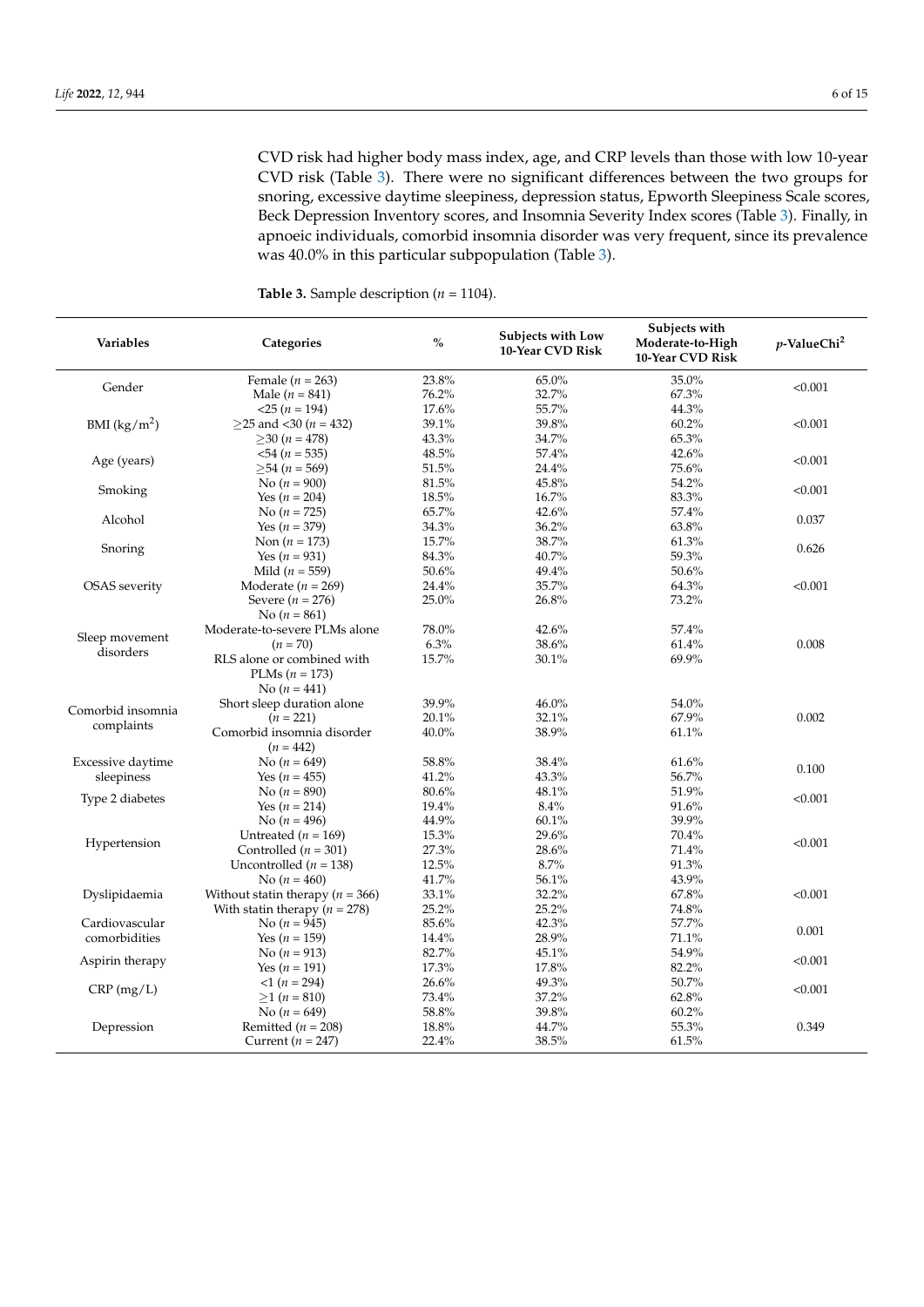<span id="page-6-0"></span>

| <b>Variables</b>                 | Categories                     | $\frac{6}{6}$ | <b>Subjects with Low</b><br>10-Year CVD Risk | Subjects with<br>Moderate-to-High<br>10-Year CVD Risk | <i>p</i> -ValueChi <sup>2</sup> |  |
|----------------------------------|--------------------------------|---------------|----------------------------------------------|-------------------------------------------------------|---------------------------------|--|
| 10-year CVD Risk                 | Low $(n = 446)$                | 40.4%         |                                              |                                                       |                                 |  |
|                                  | Moderate-to-high ( $n = 658$ ) | 59.6%         |                                              |                                                       |                                 |  |
|                                  | Median<br>$(P25 - P75)$        |               |                                              |                                                       | <b>Wilcoxon Test</b>            |  |
| BMI $(kg/m^2)$                   | $29.0(26.1 - 32.9)$            |               | $28.1(25.1 - 31.7)$                          | $29.6(26.8-33.6)$                                     | < 0.001                         |  |
| Age (years)                      | $54(48-61)$                    |               | $49(45 - 55)$                                | $57(52-63)$                                           | < 0.001                         |  |
| <b>ESS</b>                       | $9(6-13)$                      |               | $9(6-13)$                                    | $9(6-12)$                                             | 0.397                           |  |
| <b>BDI</b>                       | $3(1-7)$                       |               | $3(1-7)$                                     | $3(2-7)$                                              | 0.415                           |  |
| <b>ISI</b>                       | $13(8-17)$                     |               | $13(8-17)$                                   | $13(9-17)$                                            | 0.846                           |  |
| $CRP$ (mg/L)                     | $1.7(1.0-3.6)$                 |               | $2.2(1.0-6.9)$                               | $2.9(1.2 - 7.7)$                                      | 0.030                           |  |
| Framingham Risk<br>Score $(\% )$ | $11.9(7.2 - 19.7)$             |               | $6.3(4.6-8.2)$                               | $17.9(13.0 - 25.2)$                                   | < 0.001                         |  |

CVD = cardiovascular disease, OSAS = obstructive sleep apnoea syndrome, BMI = body mass index, CRP = C-reactive protein, PLMs = periodic limb movements during sleep, RLS = restless legs syndrome, ESS = Epworth Sleepiness Scale, BDI = Beck Depression Inventory, ISI = Insomnia Severity Index.

## *3.3. Univariate Analyses for 10-Year CVD Risk Associated with Comorbid Insomnia Complaints and Potential Confounding Factors in Apnoeic Individuals*

Male sex, overweight, obesity, older age, smoking, alcohol consumption, moderateto-severe OSAS, RLS alone or combined with PLMs, short sleep duration alone, comorbid insomnia disorder, type 2 diabetes, untreated hypertension, controlled hypertension, uncontrolled hypertension, dyslipidaemia without statin therapy, dyslipidaemia with statin therapy, cardiovascular comorbidities, aspirin therapy, and CRP levels  $\geq$ 1 mg/L were significantly associated with moderate-to-high 10-year CVD risk in apnoeic individuals (Table [4\)](#page-7-0).

**Table 4.** Univariate analyses for 10-year CVD risk associated with comorbid insomnia complaints and potential confounding factors in apnoeic individuals (*n* = 1104).

| <b>Variables</b>                                         | OR (CI 95%)                                                | $p$ -Value |
|----------------------------------------------------------|------------------------------------------------------------|------------|
| Gender<br>Female<br>Male                                 | 1<br>3.83 (2.86 to 5.12)                                   | < 0.001    |
| BMI $(kg/m2)$<br>$<$ 25<br>$>25$ and $<$ 30<br>$\geq 30$ | $\mathbf{1}$<br>1.90 (1.35 to 2.67)<br>2.36 (1.68 to 3.32) | < 0.001    |
| Age (years)<br>$54$<br>$\geq 54$                         | 1<br>4.16 (3.22 to 5.38)                                   | < 0.001    |
| Smoking<br>N <sub>o</sub><br>Yes                         | 1<br>4.22 (2.86 to 6.24)                                   | < 0.001    |
| Alcohol<br>No<br>Yes                                     | $\mathbf{1}$<br>1.31 (1.02 to 1.70)                        | 0.038      |
| Snoring<br>No<br>Yes                                     | 1<br>$0.92$ (0.66 to 1.28)                                 | 0.626      |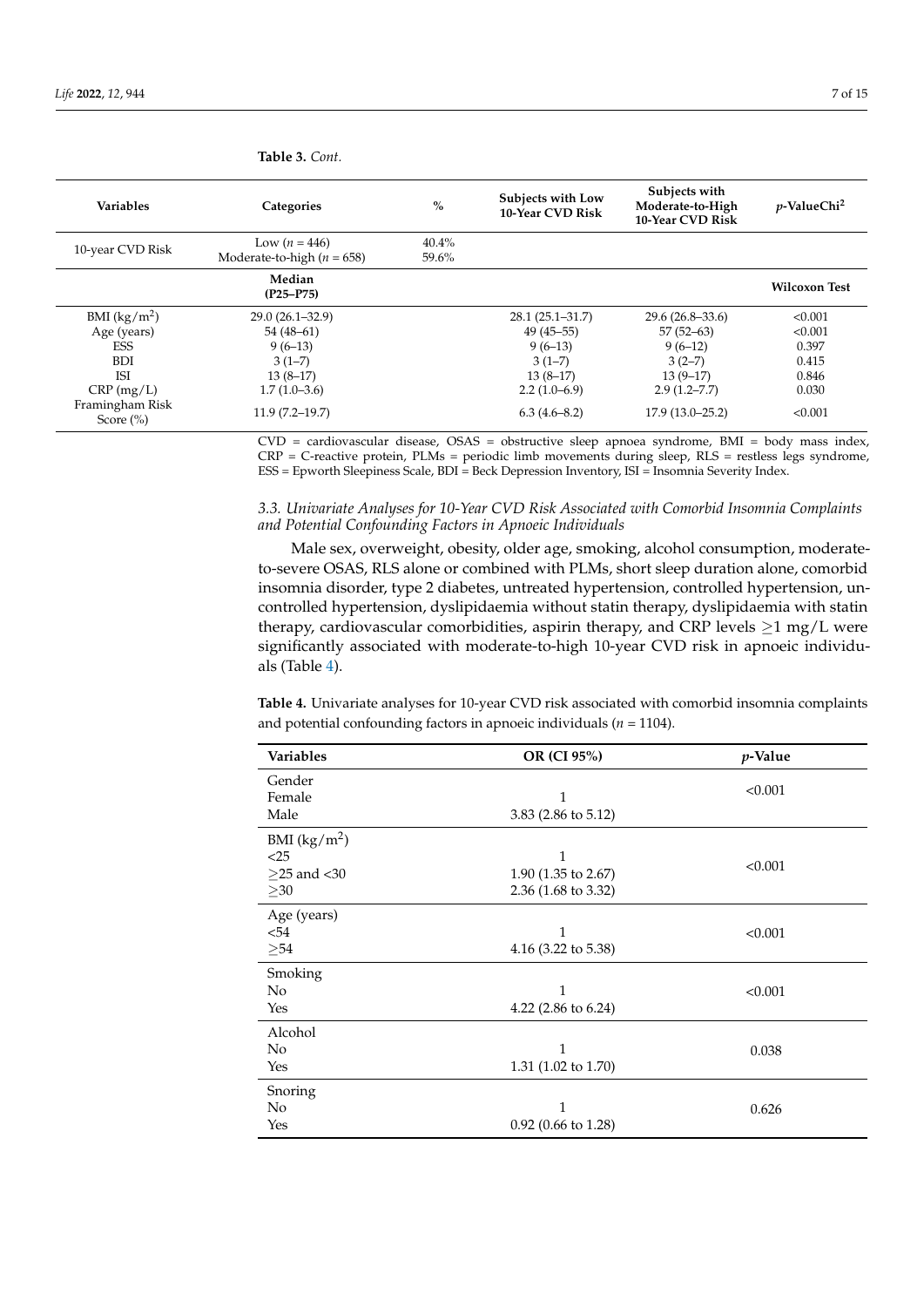<span id="page-7-0"></span>

| <b>Table 4.</b> Cont. |  |
|-----------------------|--|
|-----------------------|--|

| Variables                    | OR (CI 95%)                   | $p$ -Value |
|------------------------------|-------------------------------|------------|
| <b>OSAS</b> severity         |                               |            |
| Mild                         | 1                             |            |
| Moderate                     | 1.76 (1.30 to 2.37)           | < 0.001    |
| Severe                       | 2.66 (1.95 to 3.64)           |            |
| Sleep movement disorders     |                               |            |
| No                           | 1                             |            |
| Moderate-to-severe PLMs      | 1.18 (0.72 to 1.95)           | 0.009      |
| RLS alone or combined with   | $1.73(1.22 \text{ to } 2.46)$ |            |
| <b>PLMs</b>                  |                               |            |
| Comorbid insomnia complaints |                               |            |
| No                           | 1                             | 0.002      |
| Short sleep duration alone   | 1.80 (1.28 to 2.53)           |            |
| Comorbid insomnia disorder   | 1.34 (1.02 to 1.75)           |            |
| Excessive daytime sleepiness |                               |            |
| No                           | 1                             | 0.101      |
| Yes                          | 0.82 (0.64 to 1.04)           |            |
| Type 2 diabetes              |                               |            |
| No                           | 1                             | < 0.001    |
| Yes                          | 10.08 (6.12 to 16.64)         |            |
| Hypertension                 |                               |            |
| No                           | 1                             |            |
| Untreated                    | 3.58 (2.46 to 5.22)           | < 0.001    |
| Controlled                   | 3.76 (2.77 to 5.12)           |            |
| Uncontrolled                 | 15.80 (8.51 to 29.34)         |            |
| Dyslipidaemia                |                               |            |
| No                           | 1                             | < 0.001    |
| Without statin therapy       | 2.68 (2.02 to 3.57)           |            |
| With statin therapy          | 3.80 (2.74 to 5.27)           |            |
| Cardiovascular comorbidities |                               |            |
| No                           | 1                             | 0.002      |
| Yes                          | 1.80 (1.25 to 2.60)           |            |
| Aspirin therapy              |                               |            |
| No                           | 1                             | < 0.001    |
| Yes                          | 3.80 (2.56 to 5.63)           |            |
| CRP(mg/L)                    |                               |            |
| $<$ 1                        | 1                             | < 0.001    |
| $\geq1$                      | 1.65 (1.26 to 2.15)           |            |
| Depression                   |                               |            |
| Non                          | $\mathbf{1}$                  | 0.35       |
| Remitted                     | $0.82$ (0.60 to 1.12)         |            |
| Current                      | 1.06 (0.78 to 1.43)           |            |

OSAS = obstructive sleep apnoea syndrome, BMI = body mass index, CRP = C-reactive protein, PLMs = periodic limb movements during sleep, RLS = restless legs syndrome.

## *3.4. Multivariate Analyses for 10-Year CVD Risk Associated with Comorbid Insomnia Complaints in Apnoeic Individuals*

After adjustment for the main confounding factors associated with cardiovascular risk highlighted during the univariate analyses, multivariate logistic regression analyses revealed that unlike short sleep duration alone, only comorbid insomnia disorder was significantly associated with moderate-to-high 10-year CVD risk in apnoeic individuals (Table [5\)](#page-8-0).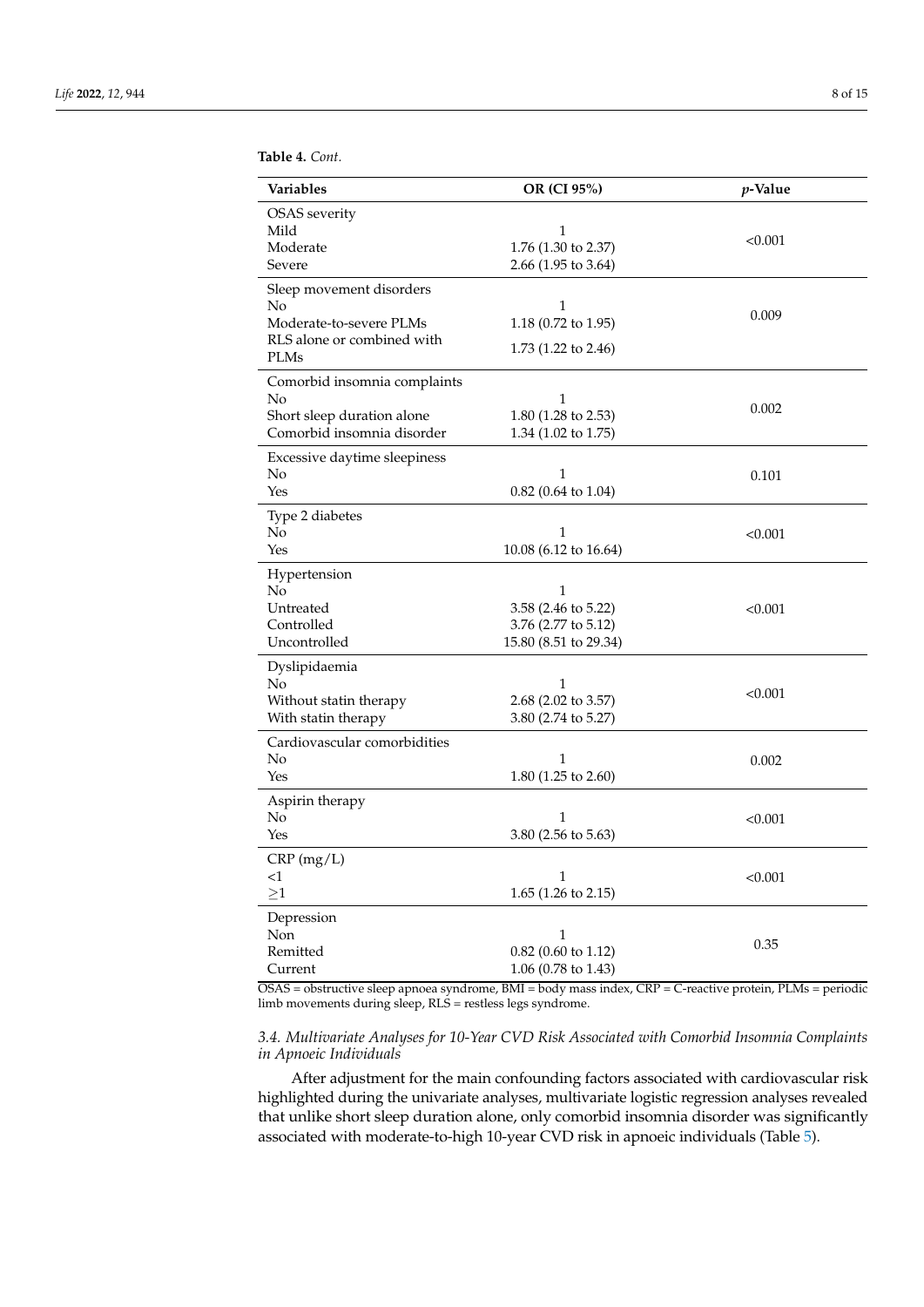| OR Adjusted (CI 95%)<br>Variables |                                | <i>v</i> -Value |
|-----------------------------------|--------------------------------|-----------------|
| Comorbid insomnia complaints      |                                |                 |
| No                                |                                |                 |
| Short sleep duration alone        | $0.99(0.60 \text{ to } 1.65)$  | 0.037           |
| Comorbid insomnia disorder        | 1.64 $(1.09 \text{ to } 2.45)$ |                 |

<span id="page-8-0"></span>**Table 5.** Multivariate analyses for 10-year CVD risk associated with comorbid insomnia complaints in apnoeic individuals (*n* = 1104).

Model adjusted for gender, BMI, age, smoking, alcohol, OSAS severity, sleep movement disorders, type 2 diabetes, hypertension, dyslipidaemia, cardiovascular comorbidities, aspirin therapy, and CRP levels.

## *3.5. Additional Univariate and Multivariate Analyses for 10-Year CVD Risk Associated with Comorbid Insomnia Subtypes in Apnoeic Individuals*

Unlike comorbid insomnia disorder without short sleep duration, only short sleep duration alone and comorbid insomnia disorder with short sleep duration were more frequent in apnoeic individuals with moderate-to-high 10-year CVD risk than in those with low 10 year CVD risk (Table [6\)](#page-8-1). In addition, during univariate logistic regression analyses, unlike comorbid insomnia disorder without short sleep duration, only short sleep duration alone and comorbid insomnia disorder with short sleep duration were significantly associated with moderate-to-high 10-year CVD risk in apnoeic individuals (Table [6\)](#page-8-1). Finally, after adjustment for the main confounding factors associated with cardiovascular risk highlighted during the univariate analyses, multivariate logistic regression analyses revealed that unlike short sleep duration alone and comorbid insomnia disorder without short sleep duration, only comorbid insomnia disorder with short sleep duration was significantly associated with moderate-to-high 10-year CVD risk in apnoeic individuals (Table [6\)](#page-8-1).

<span id="page-8-1"></span>**Table 6.** Additional univariate and multivariate analyses for 10-year CVD risk associated with comorbid insomnia subtypes in apnoeic individuals (*n* = 1104).

| <b>Variables</b>                | $\%$               | Subjects with<br>Low 10-Year<br><b>CVD Risk</b> | Subjects with<br>Moderate-to-<br>High 10-Year<br><b>CVD Risk</b> | Model 1 OR<br><b>Unadjusted</b> (CI<br>$95\%$ | <i>p</i> -Value | Model 2 OR<br><b>Adjusted (CI</b><br>$95\%$ | $p$ -Value |
|---------------------------------|--------------------|-------------------------------------------------|------------------------------------------------------------------|-----------------------------------------------|-----------------|---------------------------------------------|------------|
| Comorbid insomnia<br>subtypes   |                    |                                                 |                                                                  |                                               | < 0.001         |                                             | 0.018      |
| N <sub>o</sub>                  | $39.9\% (n = 441)$ | 46.0%                                           | 54.0%                                                            |                                               |                 |                                             |            |
| Short sleep<br>duration alone   | $20.1\% (n = 221)$ | 32.1%                                           | 67.9%                                                            | $1.80(1.28 \text{ to } 2.53)$                 |                 | $0.99(0.60 \text{ to } 1.65)$               |            |
| Without short<br>sleep duration | $22.4\% (n = 247)$ | 44.9%                                           | 55.1%                                                            | $1.05(0.76 \text{ to } 1.43)$                 |                 | 1.26 $(0.78 \text{ to } 2.04)$              |            |
| With short sleep<br>duration    | $17.6\% (n = 195)$ | 31.3%                                           | 68.7%                                                            | $1.87(1.31 \text{ to } 2.67)$                 |                 | 2.22 (1.33 to 3.72)                         |            |

Model 1 = model unadjusted. Model 2 = model adjusted for gender, BMI, age, smoking, alcohol, OSAS severity, sleep movement disorders, type 2 diabetes, hypertension, dyslipidaemia, cardiovascular comorbidities, aspirin therapy, and CRP levels. CVD = cardiovascular disease.

## **4. Discussion**

In this study, we demonstrated that 59.6% of apnoeic individuals had a moderate-tohigh 10-year CVD risk, which is significantly higher than in the general population [\[41\]](#page-13-3). However, the rate of apnoeic individuals with moderate-to-high 10-year CVD risk highlighted in our study seems to be higher than that of the study by Li et al. (2020) [\[42\]](#page-13-4). Indeed, in this previous study, only 34.0% of apnoeic individuals had a moderate-to-high 10-year CVD risk [\[42\]](#page-13-4). However, compared to our study, the apnoeic individuals recruited in the study by Li et al. (2020) had a better demographic (younger age and lower body mass index) and cardiometabolic profile (lower prevalence of type 2 diabetes, hypertension, and dyslipidaemia) [\[42\]](#page-13-4), which may have led to an underestimation of the 10-year CVD risk in their study given the major role played by these demographic and cardiometabolic factors in the development of CVD [\[28\]](#page-12-13). On the other hand, the rate of apnoeic individuals with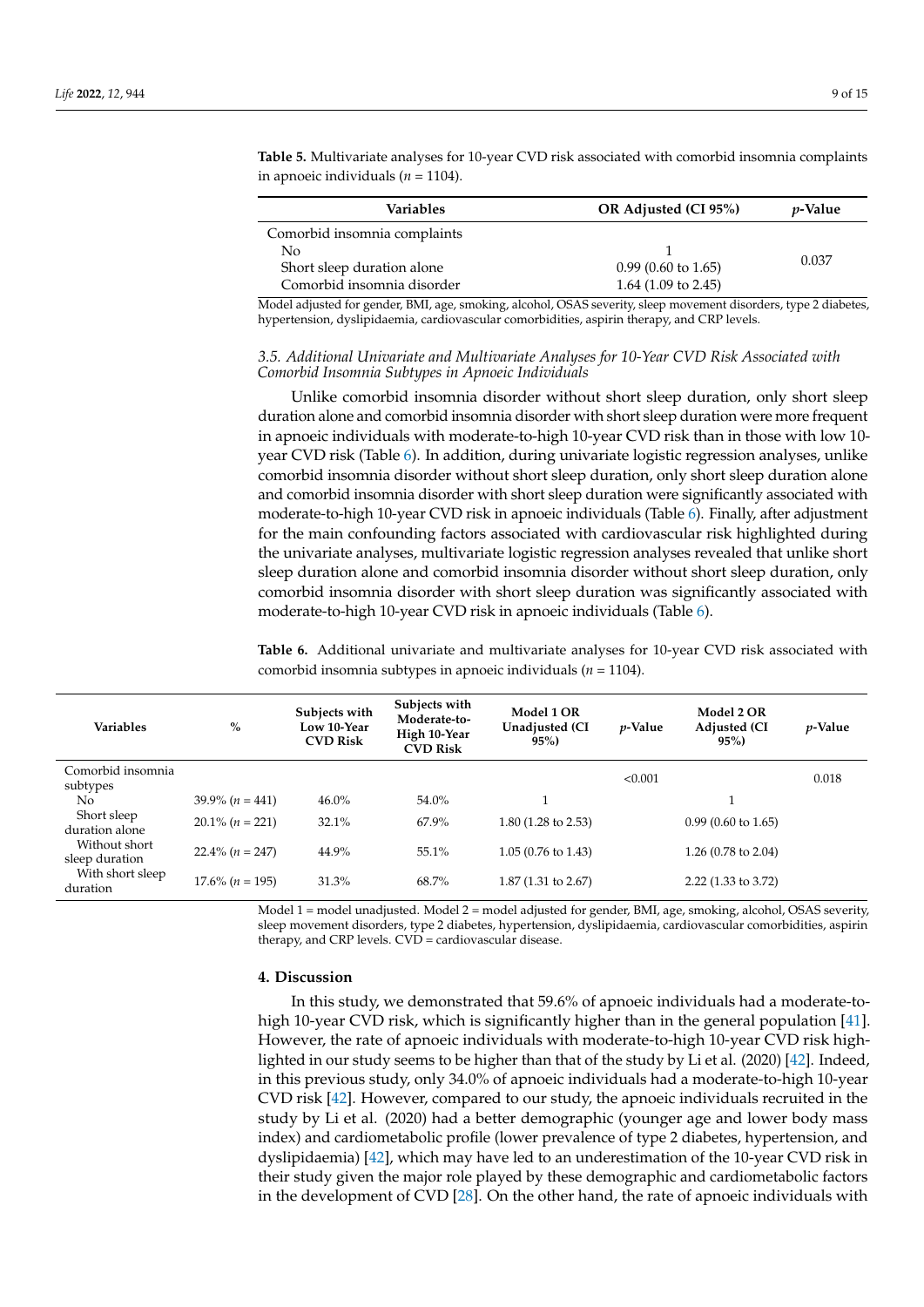moderate-to-high 10-year CVD risk demonstrated in our study seems to be smaller than that of the study by Luyster et al. (2014) (66.4%) [\[18\]](#page-12-6). However, unlike our study, where OSAS was diagnosed during polysomnographic recordings, the use of the Multivariable Apnoea Prediction Questionnaire to identify individuals at high risk of OSAS could explain the overestimation of the 10-year CVD risk in their study given that the algorithm of this screening tool seems to favour the recruitment of individuals with higher cardiovascular risk (higher body mass index, older age, and more severe cardiometabolic comorbidities) in the groups at high risk of OSAS [\[43](#page-13-5)[,44\]](#page-13-6). Finally, the rate of apnoeic individuals with moderate-to-high 10-year CVD risk from our study seems to be consistent with that of the studies by Matthews et al. (2011) and Cao et al. (2022) (57.1%), which recruited apnoeic individuals with demographic and cardiometabolic features more similar to those of our sample of apnoeic individuals [\[29](#page-12-14)[,30\]](#page-12-15). Thus, regardless of some methodological differences with other studies available in the literature, we have confirmed that apnoeic individuals are a subpopulation at high risk of CVD, which justifies a better identification of the cardiovascular risk factors specific to this particular subpopulation.

Similar to the data available in the literature [\[12\]](#page-12-0), we confirmed that comorbid insomnia disorder is common in apnoeic individuals. Indeed, in our study, 40% of apnoeic individuals had comorbid insomnia disorder, which highlights the importance of the cooccurrence of insomnia disorder and OSAS. In addition, we have shown that comorbid insomnia disorder and, more particularly, its subtype with short sleep duration were significantly associated with moderate-to-high 10-year CVD risk in apnoeic individuals. Pathophysiologically, several elements could help to better understand this frequent occurrence of comorbid insomnia disorder and its potential involvement in the 10-year CVD risk in apnoeic individuals. First, repeated nocturnal awakenings related to OSAS may induce the development of psychophysiological conditioning processes promoting dysfunctional sleep behaviours [\[45\]](#page-13-7). However, since dysfunctional sleep behaviours are one of the main pathophysiological mechanisms involved in the acute onset and maintenance of insomnia disorder [\[46\]](#page-13-8), the development of these dysfunctional sleep behaviours related to OSAS could explain the frequent co-occurrence of insomnia disorder in our sample of apnoeic individuals. Secondly, in the literature, there are arguments in support of a potential synergistic effect of the co-occurrence between insomnia disorder and OSAS on some pathophysiological mechanisms (deregulation of the hypothalamic–pituitary–adrenal axis, hyperactivation of the sympathetic nervous system, and activation of pro-inflammatory mechanisms) [\[47](#page-13-9)[,48\]](#page-13-10). However, since these pathophysiological mechanisms play a central role in the development of CVD in both apnoeic and insomniac individuals [\[6](#page-11-4)[,49\]](#page-13-11), the potential negative cumulative effect on the cardiovascular outcome of this pathophysiological synergy between insomnia disorder and OSAS could explain the higher 10-year CVD risk associated with comorbid insomnia disorder highlighted in our sample of apnoeic individuals. Third, in our study, we found that this higher 10-year CVD risk associated with comorbid insomnia disorder in apnoeic individuals appears to be mediated by sleep duration. Indeed, unlike comorbid insomnia disorder without short sleep duration, only comorbid insomnia disorder with short sleep duration was significantly associated with moderate-to-high 10-year CVD risk in apnoeic individuals. However, in insomnia sufferers with short sleep duration, the pathophysiological mechanisms favouring the development of CVD are more marked than in insomnia sufferers without short sleep duration [\[50\]](#page-13-12), which could potentially explain this mediating effect of sleep duration on the 10-year CVD risk associated with comorbid insomnia disorder demonstrated in our sample of apnoeic individuals. Thus, based on these different elements, it seems essential to systematically screen and adequately treat comorbid insomnia disorder and, more particularly, its subtype with short sleep duration in apnoeic individuals in order to allow better cardiovascular prevention in this particular subpopulation.

The demonstration of this higher 10-year CVD risk associated with comorbid insomnia disorder and, more particularly, its subtype with short sleep duration in apnoeic individuals could allow a better understanding of the limited effect of OSAS treatments on reducing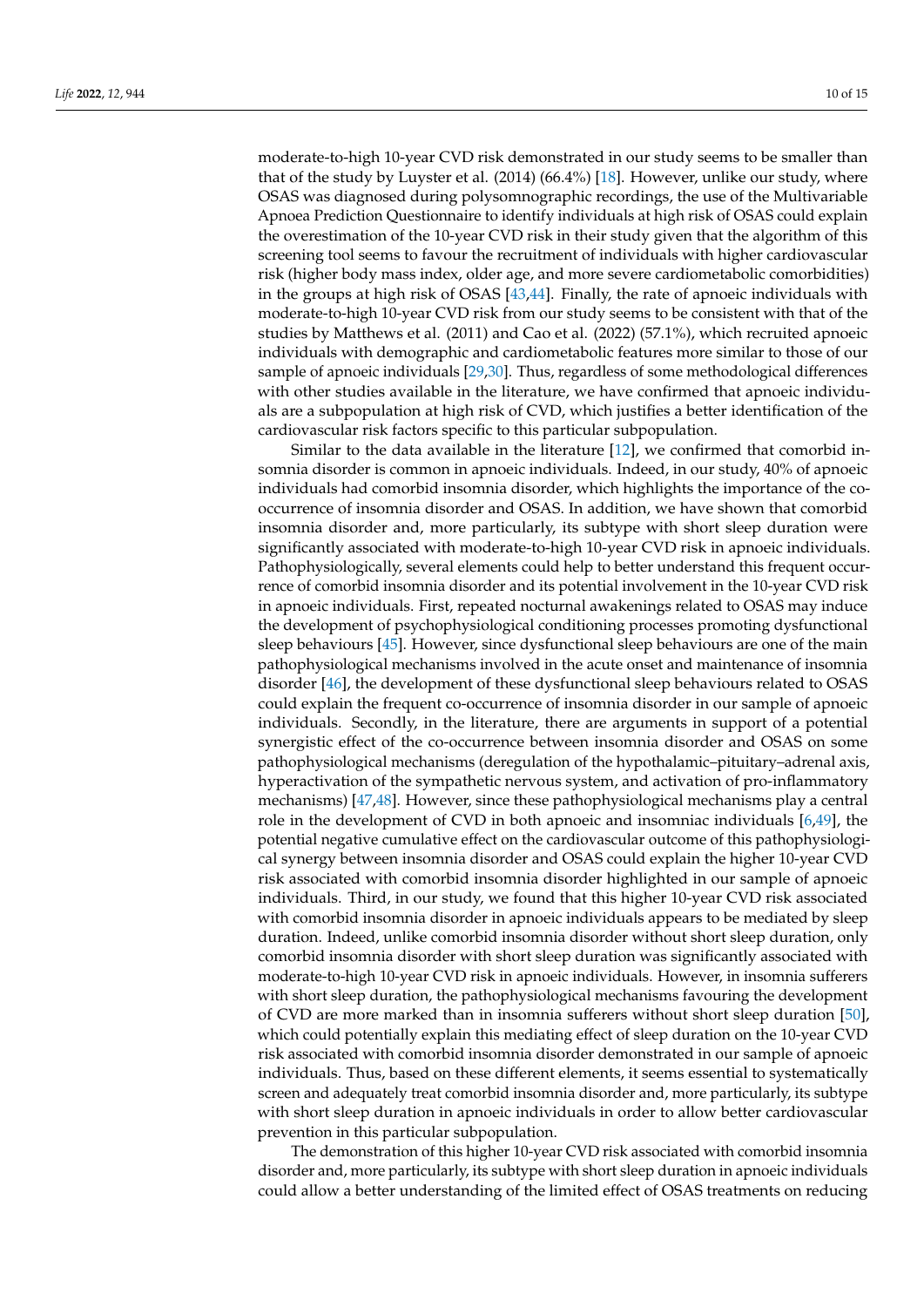cardiovascular risk in this particular subpopulation [\[51\]](#page-13-13). Indeed, in apnoeic individuals, the absence of appropriate management of comorbid insomnia disorder could induce the persistence of pathophysiological mechanisms favouring the emergence of CVD [\[16\]](#page-12-4), both by the direct negative effect of insomnia disorder on cardiovascular outcome and by the indirect negative effect of insomnia disorder on compliance with OSAS treatments [\[52](#page-13-14)[,53\]](#page-13-15). However, although the implementation of an adequate combined treatment of comorbid insomnia disorder could open new perspectives to allow a better cardiovascular outcome in apnoeic individuals [\[54\]](#page-13-16), it seems essential to take into account the specific features of this particular subpopulation for the choice of this combined treatment in order to avoid the establishment of treatments with a negative impact for the management of OSAS [\[55\]](#page-13-17). Indeed, since most pharmacological treatments for comorbid insomnia disorder may have a deleterious effect on respiratory parameters in apnoeic individuals, cognitive–behavioural therapy for insomnia combined with optimal treatment of OSAS (lifestyle changes plus continuous positive airway pressure therapy/mandibular advancement devices/surgery) seems to be the best therapeutic option for apnoeic individuals with comorbid insomnia disorder [\[56](#page-13-18)[,57\]](#page-13-19). Finally, alongside this combined treatment of comorbid insomnia disorder in apnoeic individuals, it is essential to establish adequate therapeutic strategies for conventional cardiovascular risk factors in order to allow integrated cardiovascular management in this particular subpopulation [\[58\]](#page-13-20).

#### *Limitations*

The results obtained in our study come from retrospective data that, even if they have been encoded in a systematic manner, cannot be verified directly with the subject in most cases, which means that our results need to be replicated in prospective studies. Furthermore, we only focused on OSAS, which means that our results cannot be generalised to other types of sleep-related breathing disorders (such as central sleep apnoea, sleeprelated hypoventilation, or sleep-related hypoxemia disorder). In addition, although the Framingham Risk Score is a cardiovascular risk score frequently used in apnoeic individuals, it only allows an indirect measurement of the 10-year CVD risk, which may potentially limit the interpretation of our results. Finally, our database only contains apnoeic individuals who had agreed to undergo a Sleep Laboratory evaluation, which may also limit the generalisability of our results.

#### **5. Conclusions**

In this study, we confirmed that insomnia disorder was a frequent comorbidity in apnoeic individuals. Indeed, the prevalence of comorbid insomnia disorder was 40.0% in our sample of apnoeic individuals. In addition, we demonstrated a moderate-to-high 10-year CVD risk in 59.6% of apnoeic individuals from our sample, which confirms that apnoeic individuals are a subpopulation at high risk of CVD. Finally, we highlighted that comorbid insomnia disorder and, more specifically, its subtype with short sleep duration appear to have a negative cumulative effect on 10-year CVD risk in apnoeic individuals, which justifies more systematic research and adequate therapeutic management of this disorder in order to allow for better cardiovascular prevention in this particular subpopulation.

**Supplementary Materials:** The following supporting information can be downloaded at: [https:](https://www.mdpi.com/article/10.3390/life12070944/s1) [//www.mdpi.com/article/10.3390/life12070944/s1,](https://www.mdpi.com/article/10.3390/life12070944/s1) Section S1 Detailed description of the outpatient recruitment procedure for the apnoeic patients included in this study; Section S2: Detailed description of the diagnostic criteria used for the conventional cardiovascular risk factors; Section S3: Detailed description of self-questionnaires used; Section S4: Description of the stay conditions at the Sleep Laboratory and description of the applied polysomnography-montage; Section S5: Description of the confounding factors included in the univariate analyses. References [\[24–](#page-12-11)[26](#page-12-20)[,59](#page-14-0)[–68\]](#page-14-1) are cited in the Supplementary Materials.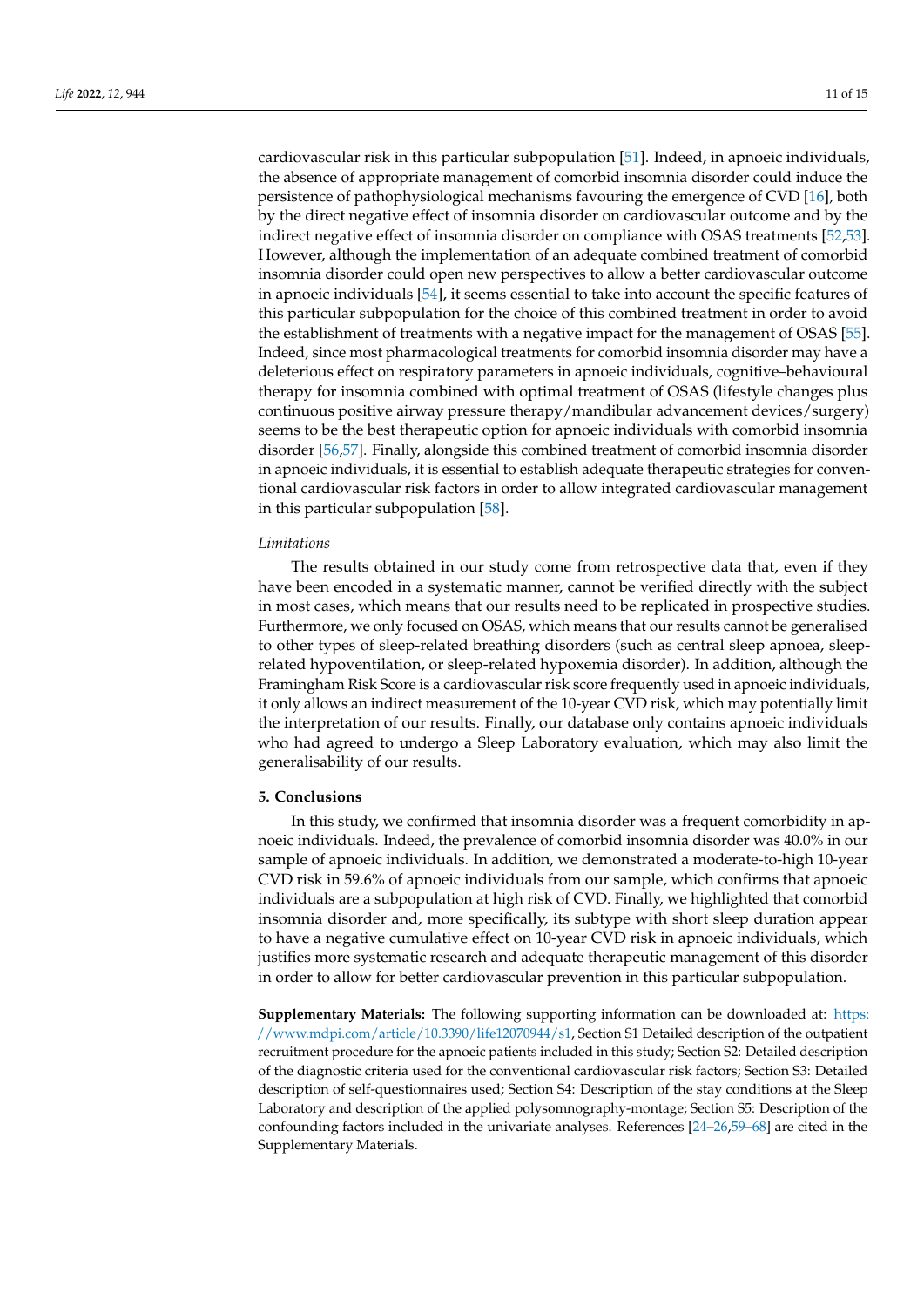**Author Contributions:** M.H.: Conceptualization, Methodology, Formal Analysis, Investigation, Data Curation, Writing—Original Draft Preparation. B.W.: Methodology, Software, Data Curation, Writing—Original Draft Preparation. J.-P.L.: Methodology, Software, Data Curation, Writing— Original Draft Preparation. G.L.: Writing—Original Draft Preparation, Supervision. All authors have read and agreed to the published version of the manuscript.

**Funding:** This research received no external funding.

**Institutional Review Board Statement:** This research protocol was approved by the Hospital and Medical School Ethics Committee of the Erasme Hospital (Brussels University Clinics) (Erasme Reference: P2022/093). At Erasme Hospital, all patients are informed that their data could be used retrospectively for scientific research. If patients do not wish for their data to be used, they must inform the hospital, at which time, this directive is indicated in their medical records, and any future use of their data is prohibited.

**Informed Consent Statement:** Not applicable.

**Data Availability Statement:** The datasets used and/or analysed during the current study are available from the corresponding author on reasonable request.

**Acknowledgments:** I thank Christelle Bouchart for their support, as well as the Sleep Laboratory team from the Erasme Hospital for technical support.

**Conflicts of Interest:** The authors have no conflict of interest with the work carried out in this study.

#### **Abbreviations**

CRP: C-Reactive Protein; CVD: Cardiovascular Disease; DSM: Diagnostic and Statistical Manual of Mental Disorders; OSAS: Obstructive Sleep Apnoea Syndrome; PLMs: Periodic Limb Movements during Sleep; REM: Rapid Eye Movement; RLS: Restless Legs Syndrome.

## **References**

- <span id="page-11-0"></span>1. Le Grande, M.R.; Beauchamp, A.; Driscoll, A.; Jackson, A.C. Prevalence of obstructive sleep apnoea in acute coronary syndrome patients: Systematic review and meta-analysis. *BMC Cardiovasc. Disord.* **2020**, *20*, 147. [\[CrossRef\]](http://doi.org/10.1186/s12872-020-01430-3) [\[PubMed\]](http://www.ncbi.nlm.nih.gov/pubmed/32209053)
- <span id="page-11-1"></span>2. Tang, M.; Wang, Y.; Wang, M.; Tong, R.; Shi, T. Risk for Cardiovascular Disease and One-Year Mortality in Patients with Chronic Obstructive Pulmonary Disease and Obstructive Sleep Apnea Syndrome Overlap Syndrome. *Front. Pharmacol.* **2021**, *12*, 767982. [\[CrossRef\]](http://doi.org/10.3389/fphar.2021.767982) [\[PubMed\]](http://www.ncbi.nlm.nih.gov/pubmed/34764876)
- <span id="page-11-2"></span>3. Xie, C.; Zhu, R.; Tian, Y.; Wang, K. Association of obstructive sleep apnoea with the risk of vascular outcomes and all-cause mortality: A meta-analysis. *BMJ Open* **2017**, *7*, e013983. [\[CrossRef\]](http://doi.org/10.1136/bmjopen-2016-013983) [\[PubMed\]](http://www.ncbi.nlm.nih.gov/pubmed/29275335)
- 4. Qu, H.; Guo, M.; Zhang, Y.; Shi, D.Z. Obstructive sleep apnea increases the risk of cardiac events after percutaneous coronary intervention: A meta-analysis of prospective cohort studies. *Sleep Breath* **2018**, *22*, 33–40. [\[CrossRef\]](http://doi.org/10.1007/s11325-017-1503-8) [\[PubMed\]](http://www.ncbi.nlm.nih.gov/pubmed/28421375)
- <span id="page-11-3"></span>5. Lavie, P.; Lavie, L. Cardiovascular morbidity and mortality in obstructive sleep apnea. *Curr. Pharm. Des.* **2008**, *14*, 3466–3473. [\[CrossRef\]](http://doi.org/10.2174/138161208786549317) [\[PubMed\]](http://www.ncbi.nlm.nih.gov/pubmed/19075722)
- <span id="page-11-4"></span>6. Salman, L.A.; Shulman, R.; Cohen, J.B. Obstructive Sleep Apnea, Hypertension, and Cardiovascular Risk: Epidemiology, Pathophysiology, and Management. *Curr. Cardiol. Rep.* **2020**, *22*, 6. [\[CrossRef\]](http://doi.org/10.1007/s11886-020-1257-y)
- <span id="page-11-5"></span>7. Lavie, L.; Lavie, P. Molecular mechanisms of cardiovascular disease in OSAHS: The oxidative stress link. *Eur. Respir. J.* **2009**, *33*, 1467–1484. [\[CrossRef\]](http://doi.org/10.1183/09031936.00086608)
- <span id="page-11-6"></span>8. Ning, Y.; Zhang, T.S.; Wen, W.W.; Li, K.; Yang, Y.X.; Qin, Y.W.; Zhang, H.N.; Du, Y.H.; Li, L.Y.; Yang, S.; et al. Effects of continuous positive airway pressure on cardiovascular biomarkers in patients with obstructive sleep apnea: A meta-analysis of randomized controlled trials. *Sleep Breath* **2019**, *23*, 77–86. [\[CrossRef\]](http://doi.org/10.1007/s11325-018-1662-2)
- <span id="page-11-7"></span>9. Labarca, G.; Dreyse, J.; Drake, L.; Jorquera, J.; Barbe, F. Efficacy of continuous positive airway pressure (CPAP) in the prevention of cardiovascular events in patients with obstructive sleep apnea: Systematic review and meta-analysis. *Sleep Med. Rev.* **2020**, *52*, 101312. [\[CrossRef\]](http://doi.org/10.1016/j.smrv.2020.101312)
- <span id="page-11-8"></span>10. Khan, S.U.; Duran, C.A.; Rahman, H.; Lekkala, M.; Saleem, M.A.; Kaluski, E. A meta-analysis of continuous positive airway pressure therapy in prevention of cardiovascular events in patients with obstructive sleep apnoea. *Eur. Heart J.* **2018**, *39*, 2291–2297. [\[CrossRef\]](http://doi.org/10.1093/eurheartj/ehx597)
- <span id="page-11-9"></span>11. Valipour, A.; Lothaller, H.; Rauscher, H.; Zwick, H.; Burghuber, O.C.; Lavie, P. Gender-related differences in symptoms of patients with suspected breathing disorders in sleep: A clinical population study using the sleep disorders questionnaire. *Sleep* **2007**, *30*, 312–319. [\[CrossRef\]](http://doi.org/10.1093/sleep/30.3.312)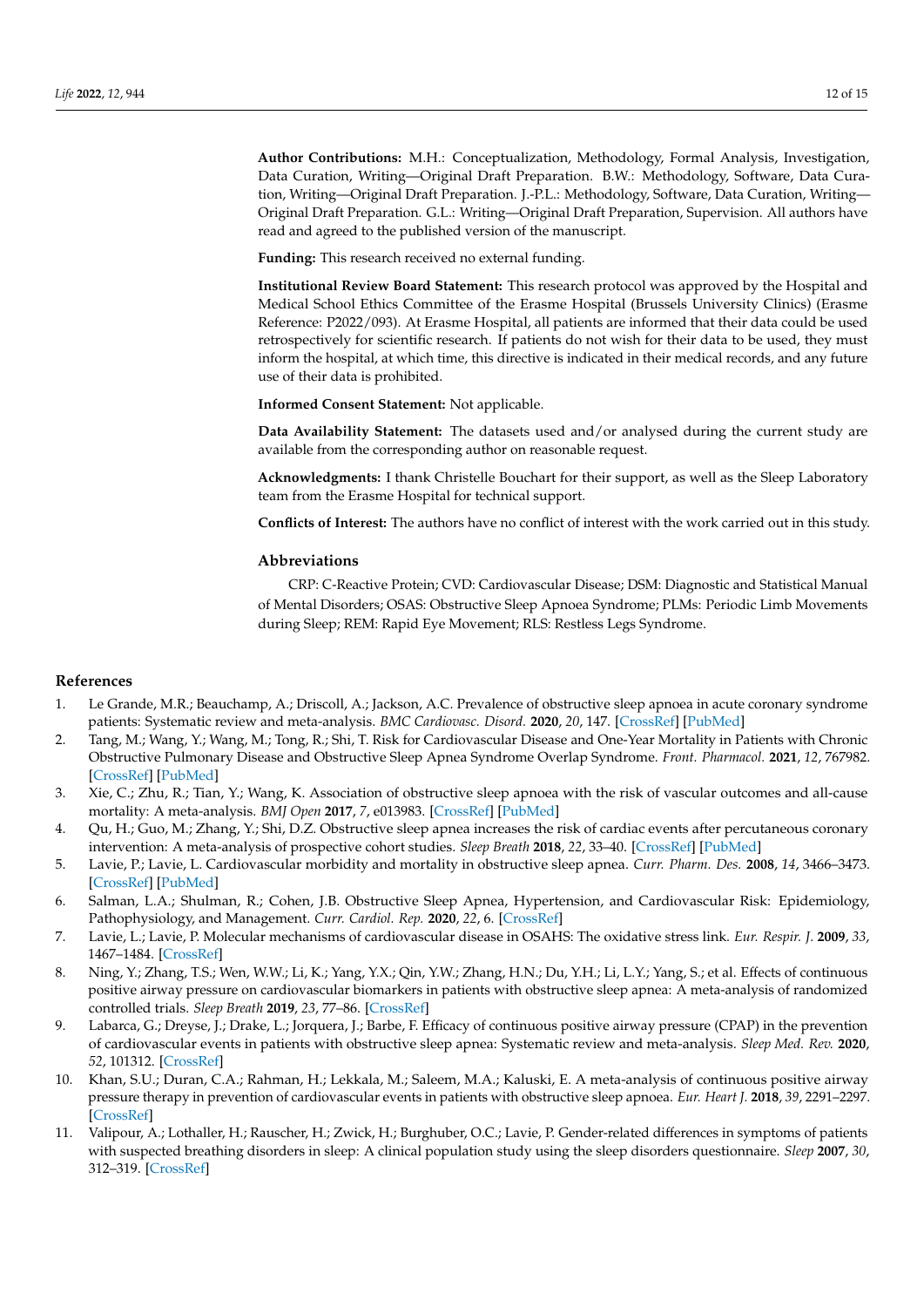- <span id="page-12-0"></span>12. Zhang, Y.; Ren, R.; Lei, F.; Zhou, J.; Zhang, J.; Wing, Y.K.; Sanford, L.D.; Tang, X. Worldwide and regional prevalence rates of co-occurrence of insomnia and insomnia symptoms with obstructive sleep apnea: A systematic review and meta-analysis. *Sleep Med. Rev.* **2019**, *45*, 1–17. [\[CrossRef\]](http://doi.org/10.1016/j.smrv.2019.01.004)
- <span id="page-12-1"></span>13. Silvani, A. Sleep disorders, nocturnal blood pressure, and cardiovascular risk: A translational perspective. *Auton. Neurosci.* **2019**, *218*, 31–42. [\[CrossRef\]](http://doi.org/10.1016/j.autneu.2019.02.006)
- <span id="page-12-2"></span>14. Frøjd, L.A.; Munkhaugen, J.; Moum, T.; Sverre, E.; Nordhus, I.H.; Papageorgiou, C.; Dammen, T. Insomnia in patients with coronary heart disease: Prevalence and correlates. *J. Clin. Sleep Med.* **2021**, *17*, 931–938. [\[CrossRef\]](http://doi.org/10.5664/jcsm.9082)
- <span id="page-12-3"></span>15. Benbir, G.; Demir, A.U.; Aksu, M.; Ardic, S.; Firat, H.; Itil, O.; Ozgen, F.; Yılmaz, H.; Karadeniz, D. Prevalence of insomnia and its clinical correlates in a general population in Turkey. *Psychiatry Clin. Neurosci.* **2015**, *69*, 543–552. [\[CrossRef\]](http://doi.org/10.1111/pcn.12252)
- <span id="page-12-4"></span>16. Javaheri, S.; Redline, S. Insomnia and Risk of Cardiovascular Disease. *Chest* **2017**, *152*, 435–444. [\[CrossRef\]](http://doi.org/10.1016/j.chest.2017.01.026)
- <span id="page-12-5"></span>17. Bertisch, S.M.; Pollock, B.D.; Mittleman, M.A.; Buysse, D.J.; Bazzano, L.A.; Gottlieb, D.J.; Redline, S. Insomnia with objective short sleep duration and risk of incident cardiovascular disease and all-cause mortality: Sleep Heart Health Study. *Sleep* **2018**, *41*, zsy047. [\[CrossRef\]](http://doi.org/10.1093/sleep/zsy047)
- <span id="page-12-6"></span>18. Luyster, F.S.; Kip, K.E.; Buysse, D.J.; Aiyer, A.N.; Reis, S.E.; Strollo, P.J., Jr. Traditional and nontraditional cardiovascular risk factors in comorbid insomnia and sleep apnea. *Sleep* **2014**, *37*, 593–600. [\[CrossRef\]](http://doi.org/10.5665/sleep.3506)
- <span id="page-12-7"></span>19. Vozoris, N.T. Sleep apnea-plus: Prevalence, risk factors, and association with cardiovascular diseases using United States population-level data. *Sleep Med.* **2012**, *13*, 637–644. [\[CrossRef\]](http://doi.org/10.1016/j.sleep.2012.01.004)
- 20. Gupta, M.A.; Knapp, K. Cardiovascular and psychiatric morbidity in obstructive sleep apnea (OSA) with insomnia (sleep apnea plus) versus obstructive sleep apnea without insomnia: A case-control study from a Nationally Representative US sample. *PLoS ONE* **2014**, *9*, e90021. [\[CrossRef\]](http://doi.org/10.1371/journal.pone.0090021)
- <span id="page-12-8"></span>21. Rissling, M.B.; Gray, K.E.; Ulmer, C.S.; Martin, J.L.; Zaslavsky, O.; Gray, S.L.; Hale, L.; Zeitzer, J.M.; Naughton, M.; Woods, N.F.; et al. Sleep Disturbance, Diabetes, and Cardiovascular Disease in Postmenopausal Veteran Women. *Gerontologist* **2016**, *56* (Suppl. 1), S54–S66. [\[CrossRef\]](http://doi.org/10.1093/geront/gnv668)
- <span id="page-12-9"></span>22. American Academy of Sleep Medicine. *International Classification of Sleep Disorders*, 3rd ed.; American Academy of Sleep Medicine: Darien, IL, USA, 2014.
- <span id="page-12-10"></span>23. Al Faker, M.; Wacquier, B.; Willame, H.; Point, C.; Dosogne, M.; Loas, G.; Hein, M. The association between type 2 diabetes and major depression in apnoeic individuals. *Sleep Biol. Rhythms* **2022**, *20*, 219–228. [\[CrossRef\]](http://doi.org/10.1007/s41105-021-00359-0)
- <span id="page-12-11"></span>24. American Diabetes Association. Diagnosis and classification of diabetes mellitus. *Diabetes Care* **2014**, *37* (Suppl. 1), S81–S90. [\[CrossRef\]](http://doi.org/10.2337/dc14-S081)
- 25. Mills, K.T.; Bundy, J.D.; Kelly, T.N.; Reed, J.E.; Kearney, P.M.; Reynolds, K.; Chen, J.; He, J. Global disparities of hypertension prevalence and control: A systematic analysis of population-based studies from 90 countries. *Circulation* **2016**, *134*, 441–450. [\[CrossRef\]](http://doi.org/10.1161/CIRCULATIONAHA.115.018912)
- <span id="page-12-20"></span>26. Alberti, K.G.; Eckel, R.H.; Grundy, S.M.; Zimmet, P.Z.; Cleeman, J.I.; Donato, K.A.; Fruchart, J.C.; James, W.P.; Loria, C.M.; Smith, S.C., Jr.; et al. Harmonizing the metabolic syndrome: A joint interim statement of the International Diabetes Federation Task Force on Epidemiology and Prevention; National Heart, Lung, and Blood Institute; American Heart Association; World Heart Federation; International Atherosclerosis Society; and International Association for the Study of Obesity. *Circulation* **2009**, *120*, 1640–1645.
- <span id="page-12-12"></span>27. Hein, M.; Lanquart, J.P.; Mungo, A.; Loas, G. Cardiovascular risk associated with co-morbid insomnia and sleep apnoea (COMISA) in type 2 diabetics. *Sleep Sci.* **2022**, *15*, 184–194. [\[CrossRef\]](http://doi.org/10.5935/1984-0063.20220018)
- <span id="page-12-13"></span>28. D'Agostino, R.B., Sr.; Vasan, R.S.; Pencina, M.J.; Wolf, P.A.; Cobain, M.; Massaro, J.M.; Kannel, W.B. General cardiovascular risk profile for use in primary care: The Framingham Heart Study. *Circulation* **2008**, *117*, 743–753. [\[CrossRef\]](http://doi.org/10.1161/CIRCULATIONAHA.107.699579) [\[PubMed\]](http://www.ncbi.nlm.nih.gov/pubmed/18212285)
- <span id="page-12-14"></span>29. Matthews, K.A.; Strollo, P.J., Jr.; Hall, M.; Mezick, E.J.; Kamarck, T.W.; Owens, J.F.; Buysse, D.J.; Reis, S.E. Associations of Framingham risk score profile and coronary artery calcification with sleep characteristics in middle-aged men and women: Pittsburgh SleepSCORE study. *Sleep* **2011**, *34*, 711–716. [\[PubMed\]](http://www.ncbi.nlm.nih.gov/pubmed/21629358)
- <span id="page-12-15"></span>30. Cao, W.; Luo, J.; Huang, R.; Xiao, Y. The Association between Sleep Breathing Impairment Index and Cardiovascular Risk in Male Patients with Obstructive Sleep Apnea. *Nat. Sci. Sleep* **2022**, *14*, 53–60. [\[CrossRef\]](http://doi.org/10.2147/NSS.S343661) [\[PubMed\]](http://www.ncbi.nlm.nih.gov/pubmed/35046740)
- <span id="page-12-16"></span>31. American Psychiatric Association. *Diagnostic and Statistical Manual of Mental Disorders*, 4th ed.; Text Rev; American Psychiatric Publishing: Arlington, VA, USA, 2000.
- <span id="page-12-17"></span>32. American Psychiatric Association. *Diagnostic and Statistical Manual of Mental Disorders*, 5th ed.; American Psychiatric Association: Washington, DC, USA, 2013.
- <span id="page-12-18"></span>33. Kushida, C.A.; Littner, M.R.; Morgenthaler, T.; Alessi, C.A.; Bailey, D.; Coleman, J., Jr.; Friedman, L.; Hirshkowitz, M.; Kapen, S.; Kramer, M.; et al. Practice Parameters for the Indications for Polysomnography and Related Procedures: An Update for 2005. *Sleep* **2005**, *28*, 499–521. [\[CrossRef\]](http://doi.org/10.1093/sleep/28.4.499)
- <span id="page-12-19"></span>34. Iber, C.; Ancoli-Israel, S.; Chesson, A.; Quan, S.F. For the American Academy of Sleep Medicine. In *The AASM Manual for the Scoring of Sleep and Associated Events: Rules, Terminology and Technical Specifications*, 1st ed.; American Academy of Sleep Medicine: Westchester, IL, USA, 2007.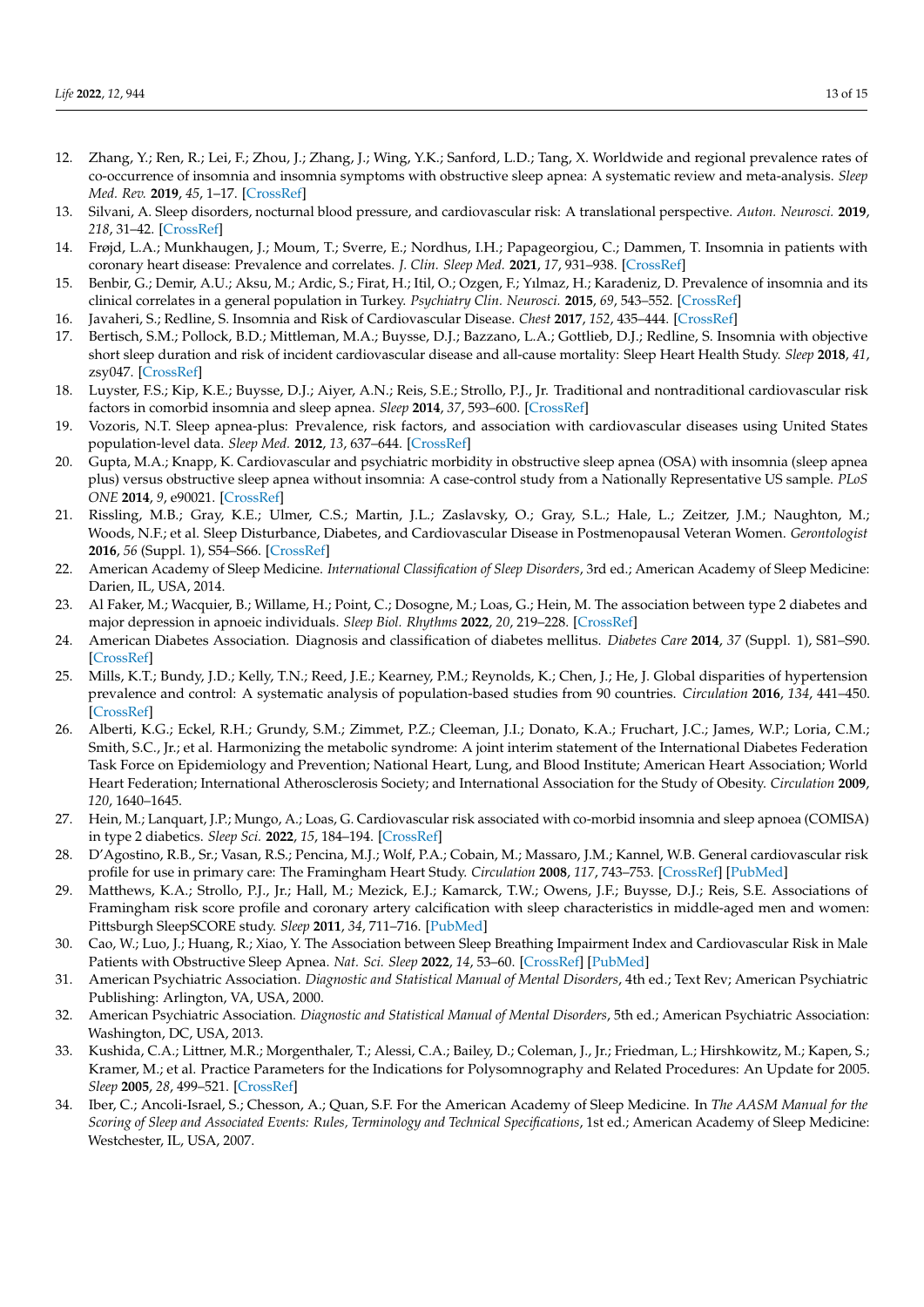- <span id="page-13-0"></span>35. Berry, R.B.; Budhiraja, R.; Gottlieb, D.J.; Gozal, D.; Iber, C.; Kapur, V.K.; Marcus, C.L.; Mehra, R.; Parthasarathy, S.; Quan, S.F.; et al. Rules for scoring respiratory events in sleep: Update of the 2007 AASM Manual for the Scoring of Sleep and Associated Events. Deliberations of the Sleep Apnea Definitions Task Force of the American Academy of Sleep Medicine. *J. Clin. Sleep Med.* **2012**, *8*, 597–619. [\[CrossRef\]](http://doi.org/10.5664/jcsm.2172)
- <span id="page-13-1"></span>36. Fleetham, J.; Ayas, N.; Bradley, D.; Ferguson, K.; Fitzpatrick, M.; George, C.; Hanly, P.; Hill, F.; Kimoff, J.; Kryger, M.; et al. Canadian Thoracic Society guidelines: Diagnosis and treatment of sleep disordered breathing in adults. *Can. Respir. J.* **2006**, *13*, 387–392. [\[CrossRef\]](http://doi.org/10.1155/2006/627096)
- 37. Haba-Rubio, J.; Marti-Soler, H.; Tobback, N.; Andries, D.; Marques-Vidal, P.; Vollenweider, P.; Preisig, M.; Heinzer, R. Clinical significance of periodic limb movements during sleep: The HypnoLaus study. *Sleep Med.* **2018**, *41*, 45–50. [\[CrossRef\]](http://doi.org/10.1016/j.sleep.2017.09.014)
- 38. Allen, R.P.; Picchietti, D.L.; Garcia-Borreguero, D.; Ondo, W.G.; Walters, A.S.; Winkelman, J.W.; Zucconi, M.; Ferri, R.; Trenkwalder, C.; Lee, H.B.; et al. Restless legs syndrome/Willis-Ekbom disease diagnostic criteria: Updated International Restless Legs Syndrome Study Group (IRLSSG) consensus criteria–history, rationale, description, and significance. *Sleep Med.* **2014**, *15*, 860–873. [\[CrossRef\]](http://doi.org/10.1016/j.sleep.2014.03.025)
- 39. Edinger, J.D.; Bonnet, M.H.; Bootzin, R.R.; Doghramji, K.; Dorsey, C.M.; Espie, C.A.; Jamieson, A.O.; McCall, W.V.; Morin, C.M.; Stepanski, E.J.; et al. Derivation of research diagnostic criteria for insomnia: Report of an American Academy of Sleep Medicine Work Group. *Sleep* **2004**, *27*, 1567–1596. [\[CrossRef\]](http://doi.org/10.1093/sleep/27.8.1567)
- <span id="page-13-2"></span>40. Hein, M.; Lanquart, J.P.; Loas, G.; Hubain, P.; Linkowski, P. Insomnia with short sleep duration as risk factor for type 2 diabetes: A systematic review of the literature. *Rev. Med. Brux.* **2020**, *41*, 98–104. [\[CrossRef\]](http://doi.org/10.30637/2020.19-059)
- <span id="page-13-3"></span>41. Cintra, F.; Bittencourt, L.R.; Santos-Silva, R.; Andersen, M.; de Paola, A.; Poyares, D.; Tufik, S. The association between the Framingham risk score and sleep: A São Paulo epidemiological sleep study. *Sleep Med.* **2012**, *13*, 577–582. [\[CrossRef\]](http://doi.org/10.1016/j.sleep.2011.12.016)
- <span id="page-13-4"></span>42. Li, X.; Wang, F.; Xu, H.; Qian, Y.; Zou, J.; Yang, M.; Zhu, H.; Yi, H.; Guan, J.; Yin, S. Interrelationships among common predictors of cardiovascular diseases in patients of OSA: A large-scale observational study. *Nutr. Metab. Cardiovasc. Dis.* **2020**, *30*, 23–32. [\[CrossRef\]](http://doi.org/10.1016/j.numecd.2019.07.016)
- <span id="page-13-5"></span>43. Vasheghani-Farahani, A.; Kazemnejad, F.; Sadeghniiat-Haghighi, K.; Saadat, S.; Tavakolipoor, P.; Yazdani, T.; Alidoosti, M.; Ghasem-Amooeian, V.; Ashraf, H. Obstructive sleep apnea and severity of coronary artery disease. *Caspian J. Intern. Med.* **2018**, *9*, 276–282.
- <span id="page-13-6"></span>44. Kariuki, J.K.; Yang, K.; Scott, P.W.; Chasens, E.R.; Godzik, C.; Luyster, F.S.; Imes, C.C. Obstructive Sleep Apnea Risk Is Associated with Severity of Metabolic Syndrome: A Secondary Analysis of the 2015–2018 National Health and Nutrition Examination Survey. *J. Cardiovasc. Nurs.* **2021**. [\[CrossRef\]](http://doi.org/10.1097/JCN.0000000000000868)
- <span id="page-13-7"></span>45. Sweetman, A.; Lack, L.; Bastien, C. Co-Morbid Insomnia and Sleep Apnea (COMISA): Prevalence, Consequences, Methodological Considerations, and Recent Randomized Controlled Trials. *Brain Sci.* **2019**, *9*, 371. [\[CrossRef\]](http://doi.org/10.3390/brainsci9120371)
- <span id="page-13-8"></span>46. Hein, M.; Hubain, P.; Linkowski, P.; Loas, G. Support for insomnia: Recommendations for practice in general medicine. *Rev. Med. Brux.* **2016**, *37*, 235–241.
- <span id="page-13-9"></span>47. Benetó, A.; Gomez-Siurana, E.; Rubio-Sanchez, P. Comorbidity between sleep apnea and insomnia. *Sleep Med. Rev.* **2009**, *13*, 287–293. [\[CrossRef\]](http://doi.org/10.1016/j.smrv.2008.09.006)
- <span id="page-13-10"></span>48. Luyster, F.S.; Buysse, D.J.; Strollo, P.J., Jr. Comorbid insomnia and obstructive sleep apnea: Challenges for clinical practice and research. *J. Clin. Sleep Med.* **2010**, *6*, 196–204. [\[CrossRef\]](http://doi.org/10.5664/jcsm.27772)
- <span id="page-13-11"></span>49. Khan, M.S.; Aouad, R. The Effects of Insomnia and Sleep Loss on Cardiovascular Disease. *Sleep Med. Clin.* **2017**, *12*, 167–177. [\[CrossRef\]](http://doi.org/10.1016/j.jsmc.2017.01.005)
- <span id="page-13-12"></span>50. Vgontzas, A.N.; Fernandez-Mendoza, J.; Liao, D.; Bixler, E.O. Insomnia with objective short sleep duration: The most biologically severe phenotype of the disorder. *Sleep Med. Rev.* **2013**, *17*, 241–254. [\[CrossRef\]](http://doi.org/10.1016/j.smrv.2012.09.005)
- <span id="page-13-13"></span>51. Yu, J.; Zhou, Z.; McEvoy, R.D.; Anderson, C.S.; Rodgers, A.; Perkovic, V.; Neal, B. Association of Positive Airway Pressure with Cardiovascular Events and Death in Adults With Sleep Apnea: A Systematic Review and Meta-analysis. *JAMA* **2017**, *318*, 156–166. [\[CrossRef\]](http://doi.org/10.1001/jama.2017.7967)
- <span id="page-13-14"></span>52. Sofi, F.; Cesari, F.; Casini, A.; Macchi, C.; Abbate, R.; Gensini, G.F. Insomnia and risk of cardiovascular disease: A meta-analysis. *Eur. J. Prev. Cardiol.* **2014**, *21*, 57–64. [\[CrossRef\]](http://doi.org/10.1177/2047487312460020)
- <span id="page-13-15"></span>53. Drakou, T.; Steiropoulos, P.; Saroglou, M.; Georgopoulou, A.; Kazis, D.; Papagiannopoulos, S.; Porpodis, K.; Tryfon, S. The presence of insomnia and depression contributes to the acceptance of an initial treatment trial of continuous positive airway pressure therapy in patients with obstructive sleep apnea. *Sleep Breath* **2021**, *25*, 1803–1812. [\[CrossRef\]](http://doi.org/10.1007/s11325-020-02266-z)
- <span id="page-13-16"></span>54. Grandner, M.A.; Alfonso-Miller, P.; Fernandez-Mendoza, J.; Shetty, S.; Shenoy, S.; Combs, D. Sleep: Important considerations for the prevention of cardiovascular disease. *Curr. Opin. Cardiol.* **2016**, *31*, 551–565. [\[CrossRef\]](http://doi.org/10.1097/HCO.0000000000000324)
- <span id="page-13-17"></span>55. Meira, E.; Cruz, M.; Kryger, M.H.; Morin, C.M.; Palombini, L.; Salles, C.; Gozal, D. Comorbid Insomnia and Sleep Apnea: Mechanisms and implications of an underrecognized and misinterpreted sleep disorder. *Sleep Med.* **2021**, *84*, 283–288. [\[CrossRef\]](http://doi.org/10.1016/j.sleep.2021.05.043) [\[PubMed\]](http://www.ncbi.nlm.nih.gov/pubmed/34214960)
- <span id="page-13-18"></span>56. Ragnoli, B.; Pochetti, P.; Raie, A.; Malerba, M. Comorbid Insomnia and Obstructive Sleep Apnea (COMISA): Current Concepts of Patient Management. *Int. J. Environ. Res. Public Health* **2021**, *18*, 9248. [\[CrossRef\]](http://doi.org/10.3390/ijerph18179248) [\[PubMed\]](http://www.ncbi.nlm.nih.gov/pubmed/34501836)
- <span id="page-13-19"></span>57. Lavie, P. Insomnia and sleep-disordered breathing. *Sleep Med.* **2007**, *8* (Suppl. 4), S21–S25. [\[CrossRef\]](http://doi.org/10.1016/S1389-9457(08)70005-4)
- <span id="page-13-20"></span>58. Bonsignore, M.R.; Baiamonte, P.; Mazzuca, E.; Castrogiovanni, A.; Marrone, O. Obstructive sleep apnea and comorbidities: A dangerous liaison. *Multidiscip. Respir. Med.* **2019**, *14*, 8. [\[CrossRef\]](http://doi.org/10.1186/s40248-019-0172-9)